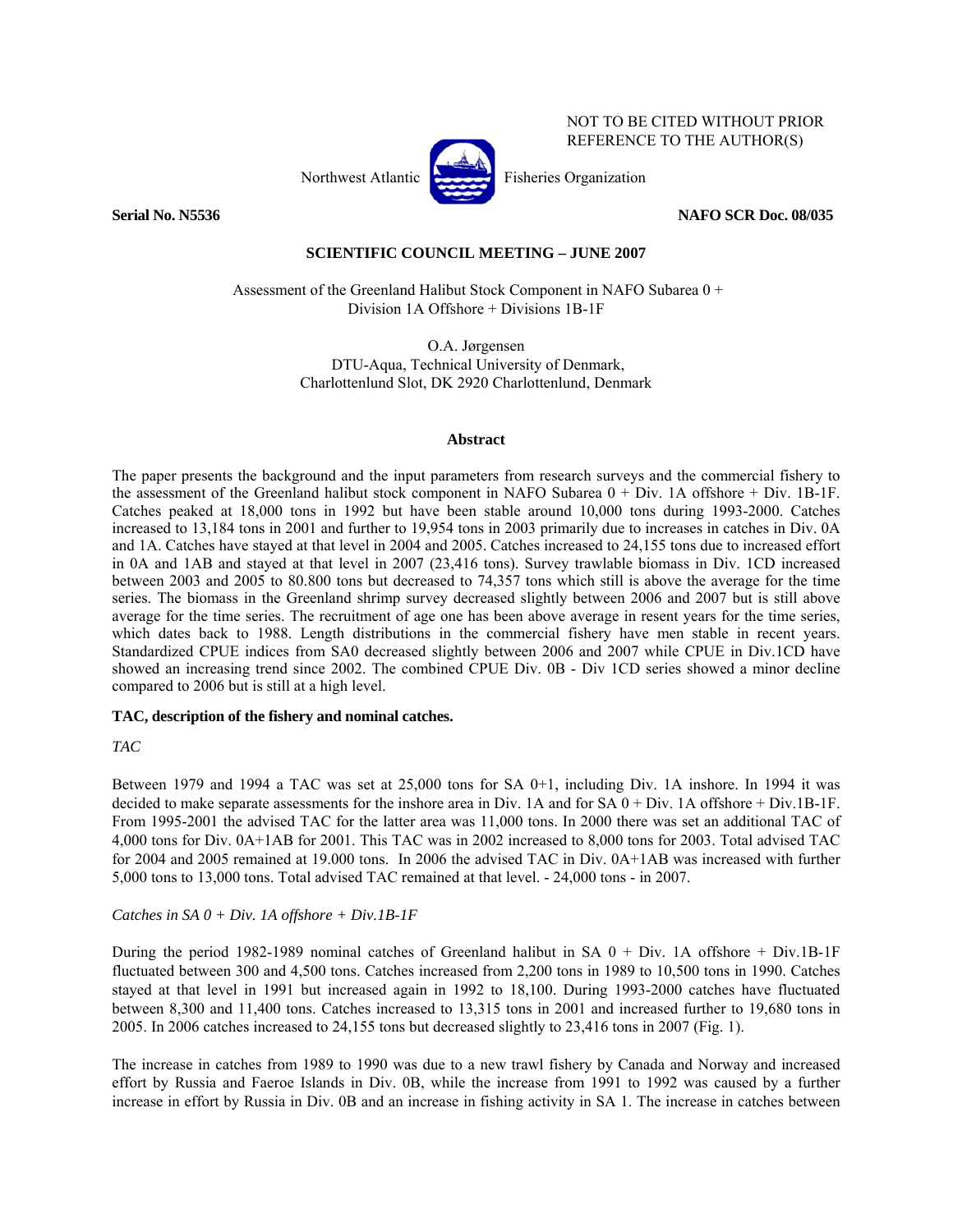2000 and 2003 and from 2005 to 2006 was primarily due to an in increase in effort in Div. 0A and Div. 1A. The distribution of catches between 0A+1AB and 0B-1C-F has been stable in recent years.

#### *Catches in SA 0*

 In 1983 annual catches in SA 0 were about 4,500 tons. Catches then dropped to a level of 1,000 tons or lower, where they remained until they increased from 907 tons in 1989 to 9,498 tons in 1990. Catches decreased in 1991 to 8,606 tons, to increase again in 1992 to 12,358 tons. Catches then decreased gradually to 3,233 tons in 1995 and fluctuated between 4,000 and 5,400 tons between 1996 and 2000. Until 2000 almost all catches in SA 0 were taken in Div. 0B. In 2001 a commercial fishery started in Div. 0A. Catches in SA 0 increased to 7,662 tons in 2001 and further to 9,201 tons in 2003 and stayed at that level in 2004 and 2005. Catches increased to 12,168 in 2006 but decreased slightly to 11,472 tons in 2007 (Table 1).

The increase in catches seen since 2000 was mainly due to an increased effort in Div. 0A where catches increased from a level of about 300 ton, where they have stayed since 1996, to 2,628 tons in 2001 and further to 4,142 tons in 2003. Catches stayed at that level in 2004 and 2005. In 2006 catches increased to 6,635 tons due to increased effort, but decreased slightly to 6,150 tons in 2007

The catches in Div. 0A in 2007 were taken by trawl (681 tons) and twin trawl (2,698 tons), while 2,771 tons was taken by gill net. The distribution of catches by gear is almost the same as in 2006. The long lines fishery in the area has apparently stopped. The fishery was prosecuted by Canadian vessels.

Catches in Div. 0B 2007 amounted to 5,322 tons which is at the level seen in recent years. Offshore, longliners took 58 tons and gillnetters 1,750 tons while single- and double trawlers took 3,514 tons. All catches were taken by Canadian vessels.

#### *Catches in SA1*

The catches in Subarea 1 (Div. offshore 1A Div. + 1B-1F) were below 1,600 tons during 1982-1990. In 1991 catches increased to 2,376 tons and were around 5,500 tons during 1992-1994, but decreased to 4,500- 5,000 tons during 1995- 1999. Catches increased to 5,741 tons in 2000 and increased further to 9,524 tons in 2003 and stayed at this level in 2004 and 2005. Catches increased to 11,987 tons in 2006 due to increased effort by Greenland in Div. 1AB. and stayed at that level in 2007 (11,886 tons). Almost all catches have been taken offshore (Table 2). The inshore catches in 2007 in Div. 1B-1F amounted to 154 tons.

Catches in Div. 1AB (mainly in Div. 1A) increased gradually from 575 tons in 2001 to 3,558 tons in 2003 and stayed at that level in 2004-2005. Catches increased again in 2006 to 6,220 tons. Catches in 2007 were 6,238. All catches were taken off shore by trawlers from Faeroe Islands, Russia (SCS 08/6), and Greenland (SCS 08/11).

Catches in Div 1CD have been stable around 5,600 tons in recent years and was 5,603 tons in 2007. Catches were taken by vessels from Greenland (SCS 08/11), Norway, EU-Germany (SCS 08/08), Russia (SCS 08/6) and Faeroe Islands. Almost all catches offshore were taken by trawl except about 14 tons taken by a longliner. 154 tons were taken inshore in Div. 1B-1F, mainly by gill net.

#### **2. Input data**

#### 2.1 Research trawl survey

#### *Div. 1C-1D GHL-survey*

Since 1997 Greenland has conducted stratified random bottom trawl surveys in September-October for Greenland halibut in NAFO Div. 1C-D at depth between 400 and 1500 m. In 2007 a total 50 hauls were made (SCR 08/17). The biomass and abundance of Greenland halibut in Div. 1C-D decreased slightly form 77,010 tons and 70.715\*10<sup>6</sup> to 74 357 tons and 67.427\*106 individuals in 2007 (Fig. 2a). The reduction in biomass and abundance was mainly due to slightly lower aerial coverage in 2007. The mean catch per  $km^2$  swept was the same, 1.47 tons, as in 2006 (Fig. 2b).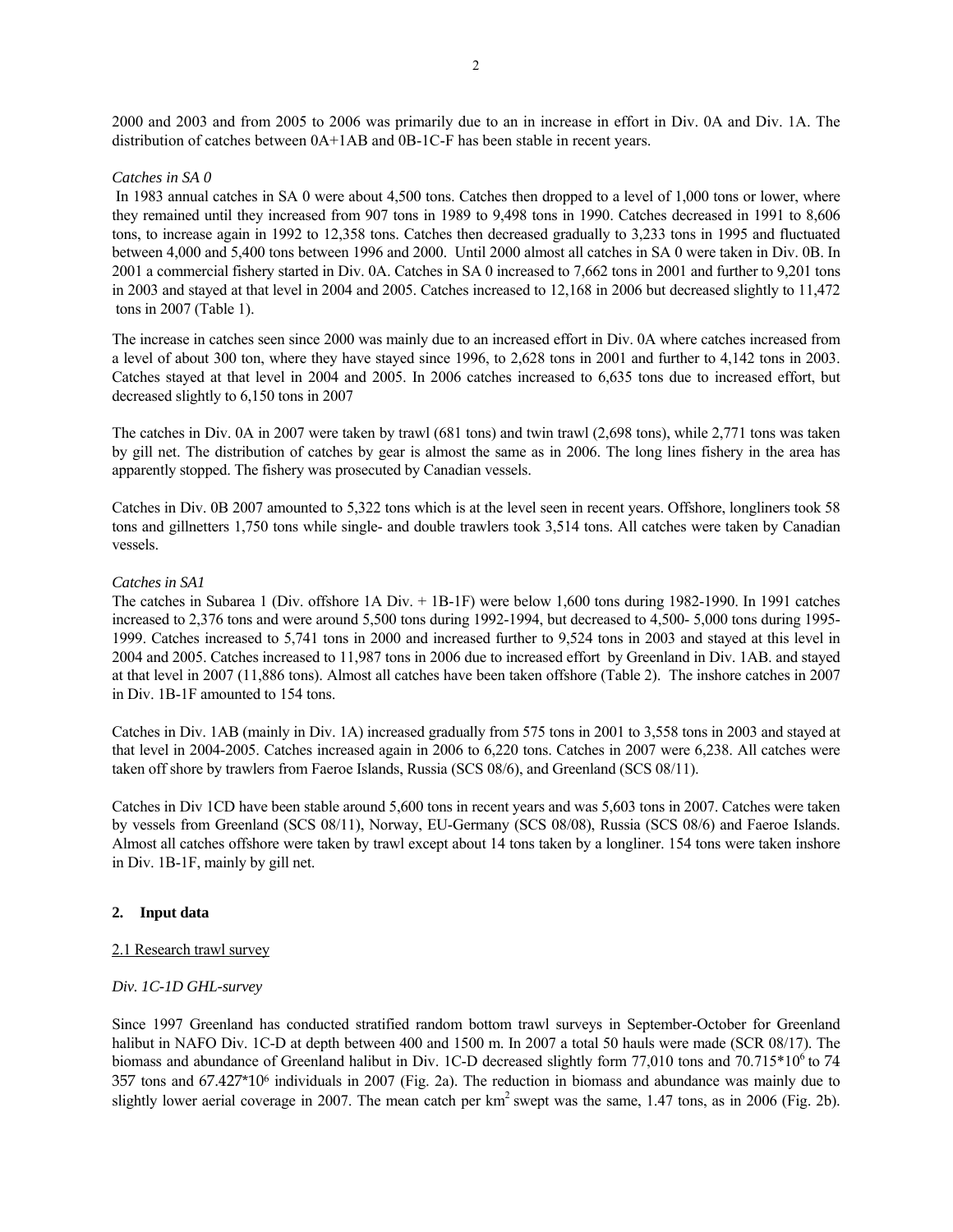Both the biomass and the abundance were above average for the time series. The highest densities were found at 1000- 1200 m in Div. 1C and 1000-1400 m in Div. 1D. The overall length distribution in Div. 1CD was dominated by a mode at 47-49 cm and the age distribution was dominated by a mode at age 7.

#### *Canadian deep sea survey in Baffin Bay (Div. 0A)*

Canada has conducted surveys in the southern part of Div. 0A in 1999, 2001, 2004 and 2006. The biomass has increased gradually from 68,700 tons via 81,000 tons to 86, 200 tons in 2004. The biomass decreased to 52,271 t in 2006 (Fig. 2c). However, the survey coverage was not complete and two of the four strata missed fell within the depths 1001-1500 m and accounted for 11,000 – 13,000 tons of biomass in previous surveys. Therefore, the current estimates are considered to be lower than the most recent surveys but comparable to the estimate from 1999. The mode in the catches was at 39 cm compared to 45 cm in 2004. The decrease in mode might reflect the poor coverage of deeper depths where fish generally are larger (SCR 07/41). There was no survey in 2007.

## *Greenland shrimp-survey*

Since 1988 annual trawl surveys with a shrimp trawl have been conducted off West Greenland in July-September. The survey covers the area between 59°N and 72°30'N (Div. 1A-1F), from the 3-mile limit to the 600-m depth contour line. The survey area was restratified in 2004 based on better information about depths and all biomass and abundance indices have been recalculated. The recalculation did not change the trends in the development of the different stocks.

Estimated total trawlable biomass of Greenland halibut in the offshore areas ( not including Disko Bay) has fluctuated between 9,258 and 31,100 tons during 1992 – 2006.

In 2007 the biomass was estimated as 18,882 tons which is a gradual decrease from 31,103 in 2004 but is still above the average (16,972 tons) for the time series which dates back to 1992. The abundance was estimated at 293 mill. Which is at the level generally seen since 1999? The highest abundance was seen in Div. 1B-north. As in recent years most of the abundance was comprised of one-year-old fish (SCR (08/28).

In the inshore Disko Bay the biomass was estimated at 12,166 tons compared to record high 28,229 tons estimated in 2004. The biomass estimates from 2003-2006 are by far the largest in the time series, but the 2007 estimate is the 5th highest in the time series. The abundance was estimated as  $145*10^6$  which is an increase compared to  $106*10^6$  in 2006.

The biomass in the nursery area (1AS and 1B) was estimated at 10,236 tons compared to 12,522 in 2006. The abundance was estimated at 200 compared to 207 mill. in 2006.

#### *Recruitment*

A recruitment index was provided from the Greenland shrimp trawl survey. By means of the Petersen-method ages 1, 2 and 3+ were separated in the survey catches. The number of one-year-old fish in the total survey area including Disko Bay increased gradually from 1996 to a peak of 500 million in 2001. The number of one-year old fish estimated in 2007 was 337 mill. which is a slight increase from 303 mill in 2006 and above the average for the time series (Fig. 3).

Further, a recruitment index was provided from the off shore nursery area in Div. 1AS-1B. Catches were standardized as catch in number per hour as described in Bech (1995). Data were plotted by year classes to visualize the relative year class strength and development in relative abundance (Fig. 4). In recent years the allocation of stations in the shrimp trawl survey has been changed in order to minimize the variance in the estimation of biomass and abundance of shrimp. To minimize the effect of that the CPUE index has been recalculated using stations > 300 m only. This generally increases the mean number per tow but not the trend in the index.

The recruitment index declined since the relatively large 1991 year-class, but the recruitment has been above the level in the 1980'. The recruitment increased again with the 1995-year class, which was the largest on record. The 1996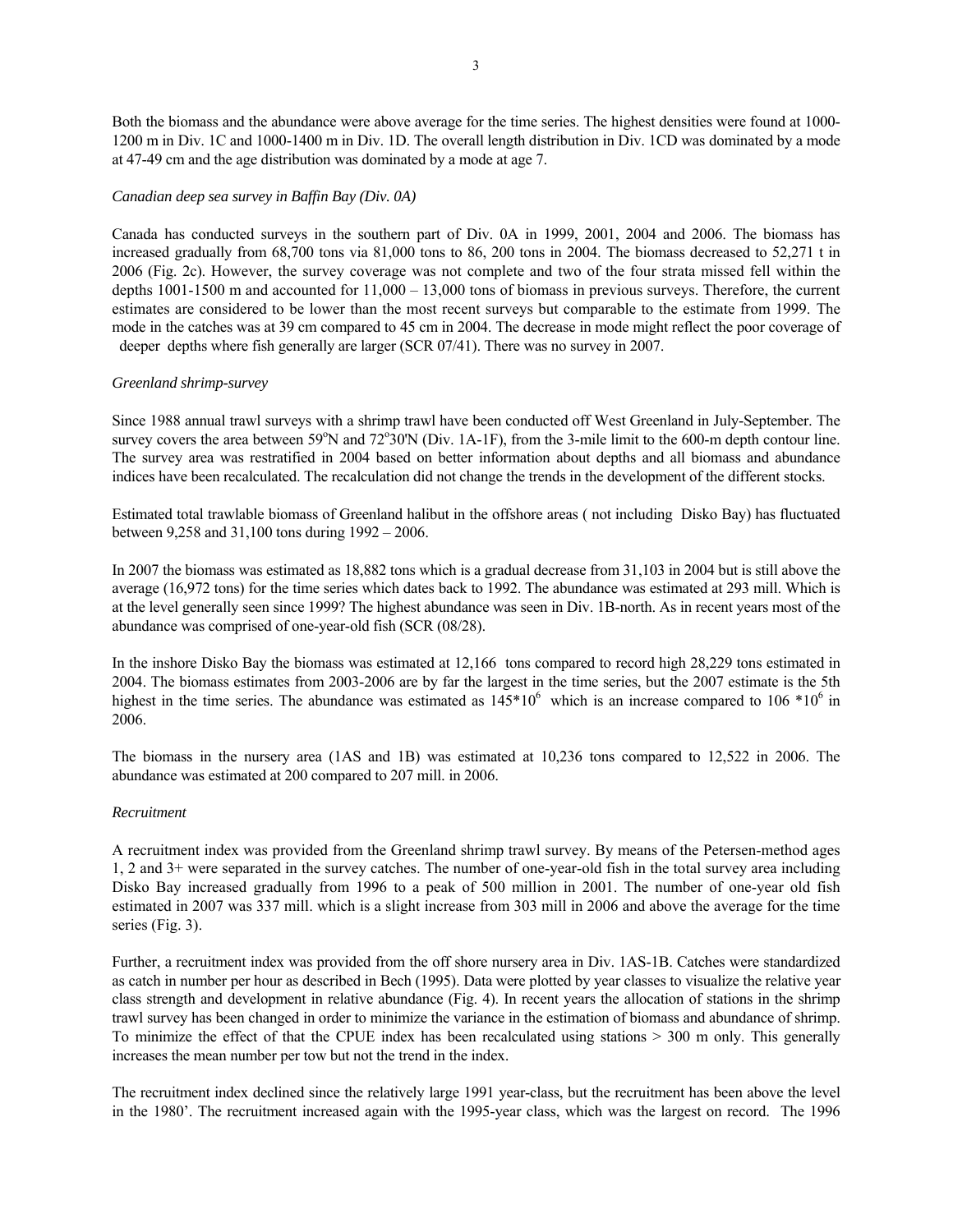year-class seemed to be small but the recruitment has increased gradually until the 2000 year-class. Since then the recruitment has been around average. The recruitment of the 2006 year-class was estimated as 706 age-one caught per hour, some what above the average for the time series. In Disko Bay the recruitment has been good in recent years although the recruitment of year classes 2002-2005 has been gradually decreasing. The recruitment increased again in 2007 and the 2006 year class was the third largest on record.

Generally there is a steep decline between CPUE at age 1 and age 2 and 3+ which also was observed in the 2007 survey. Further, it has been noted, that the year-classes estimated to be a very strong year-class at age 1 have not shown up in as a particularly strong year-classes at 5-8 in the fishery catches or in the 1CD survey for Greenland halibut.

In order to get better information about age groups 2-5 (approx. 20-42cm), and hence better information about recruitment to the fishery, 11 stations at depths between 669 and 958 m in Div. 1AB were fished during the 2006 survey. In total 848 fish in the length range 12-98 cm were caught with a dominance of fish between 20 and 45 cm. This corresponds to ages 3-5, the ages, which generally speaking, are missing in the shrimp survey and the survey for Greenland halibut in Div. 1CD. In 2007 8 stations (n=1048) at depths between 659 and 765 m were fished in Div. 1AB. The length ranged between 13 and 89 cm with a dominance of fish between 22 and 50 cm and ages 3-5. Neither the length distributions nor the age distribution showed any clear trends in recruitment. Fishing took place at night. Catches are standardized to number at length per  $km^2$  swept and converted to number at age using an age length key from the 1CD survey.

## *SSB/Recruitment*

The relation between the spawning stock in numbers (age 10+) in Div. 1CD, estimated from the joint Japan/Greenland survey and the Greenland halibut survey and recruitment, given as the number of fish age 1 in the total survey area, estimated from the Greenland shrimp trawl survey, is shown in Fig. 5. The over all recruitment of the 2006 year-class was well above average. Note that there was no survey in 1996.

# 2.2 Commercial fishery data.

#### *Length distribution*

*SA 0* 

Length distributions were available from the gill net fishery in Div. 0A and the gill net single trawl and twin trawl fishery in Div.0B.

The catch in the gill net fishery in Div. 0A was dominated by a modes at 63 cm, similar to that seen last year (Fig. 6a).

The length distribution in the trawl fishery in Div. 0B was dominated by a mode around 49 cm, for both types of gear, as seen in recent years (Fig. 6b). The length distribution for gill net showed a mode at 65 cm. The mode has been around the mid 60' s in recent years.

#### *SA1*

Length frequencies were available from Greenland and Russian trawl fisheries in Div. 1A (SCS 08/06), from EU and Greenland fisheries in Div. 1C, and from EU, Greenland, Russian (SCS 08/06) and Norwegian trawl fisheries and the Norwegian long line fishery in Div. 1D.

In Div. 1A the Russian catch composition showed a mode at 48 cm, while the mode was at 50-52 cm in the Greenland fishery. In 2006 the mode in the Russian fisheries was 42 cm, but generally the trawl catches have been dominated by fish on 48-52 cm (Fig 7).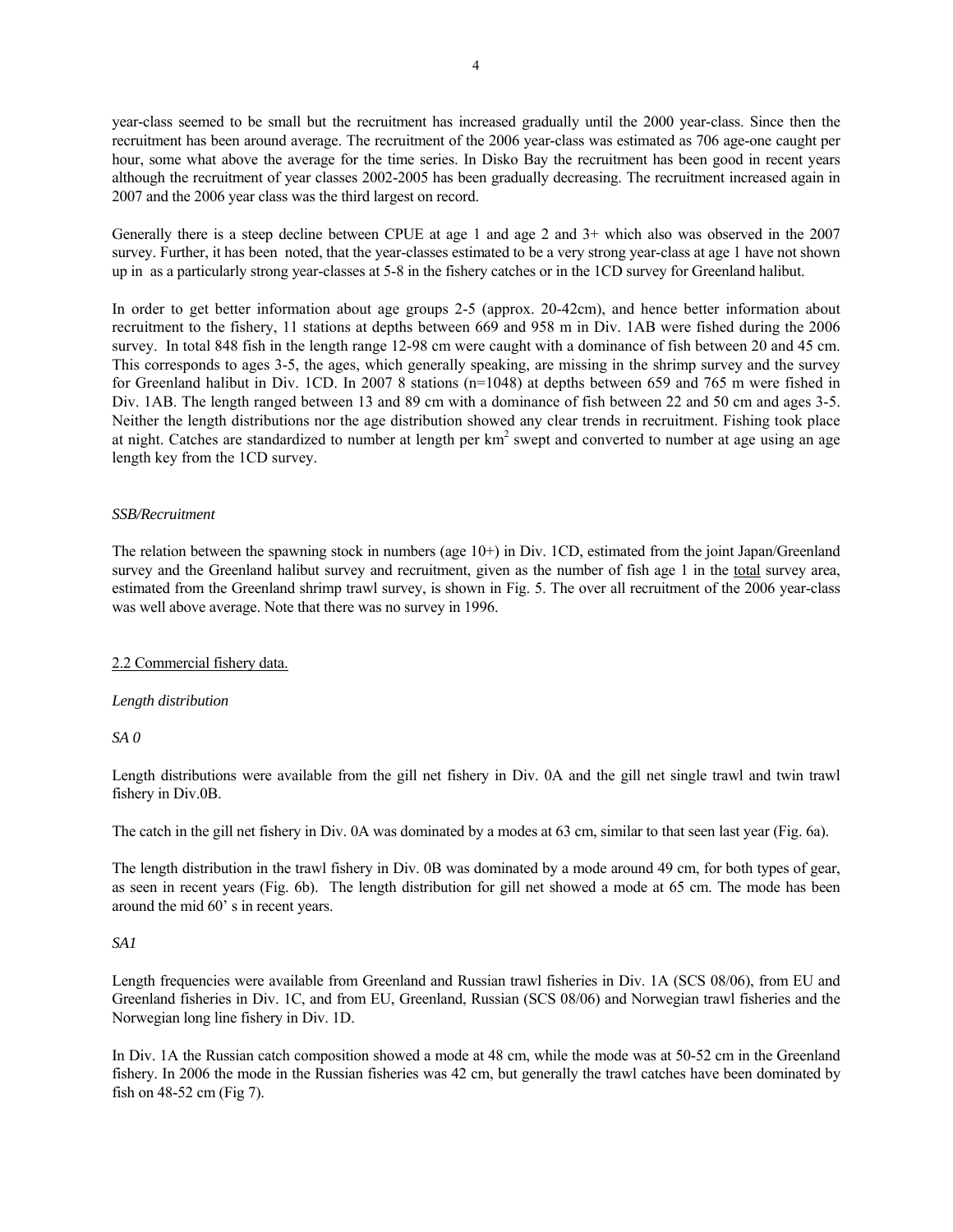In Div. 1C trawl catches by EU and Greenland were dominated by fish between 45 and 50 cm (Fig 8).

In Div. 1D the catches by Russia, Norway and Greenland showed clear modes between 50 and 52 cm (Fig. 9a). The mode in catches has been within this range for several years. The catches in the EU fishery was dominated by lengths of 44-46 cm. The reason for this difference is not clear. The mean fishing depth was the same as in the Greenland fishery, about 1100 m, while the fishing took place about a month earlier than the Greenland fishery. Fish are known to migrate into deeper water during winter.

The catches in the small (14 tons) Norwegian longline fishery in Div. 1D was dominated by fish between 50 and 80 cm similar to lengths seen as in 2006 (Fig. 9b).

## *Age distribution*

Catch at age was available from the Russian trawl fishery in Div. 1A and 1D. Based on a combined Div. 1A+1D key, with the majority of the samples from Div.1D. Age readings were based on scales. Bothe in Div. 1A and Div. 1D ages 6 and 7 were dominating (Fig. 10). In Div. 1A the ages the percentage of age 6 and 7 was equal, while age 7 was slightly more dominating than age 6 in Div. 1D as was seen in most of the recent years.

No catch-at-age information was available from SA0, and the catch-at-age and mean-weight-at-age, in Table 3 and 4, respectively, has not been updated.

## *Analysis of commercial catches*

Analysis of the Russian catches of Greenland halibut in 2003-2007 in Div. 1A and 1D showed a mean length of males and females of 49.6 cm and 55.1 cm, respectively (SCS Do 08/15). Ages 5-7 and 7-9 predominated for males and females, respectively. The sex ratio was 1.6 males : 1 females. The fishery took place in autumn and more than 70% of the males and in recent years 25-35% of the females were mature. Gonads developed during autumn and early winter indicating spawning during mid-winter.

#### *Catch rate*

#### Div. 0A

As in Div. 0B very few of the vessels operating in the fishery in 2007 have been in the fishery for more than 3 years. The General Linear Model used to standardize trawl catch rates for Div. 0B was applied to data from Div. 0A in 2008. Vessel/gear classes with fewer than 5 occurrences in the database were removed as were records where catches (t) and hours fished were less than 10. The standardized CPUE index declined slightly in 2007 (Fig. 12a) (SCS 08/12). This decline could also be seen in the un-standardized catch rates for both single and twin trawl gears (Fig. 11a). Trawl gear catch rates have been relatively stable over the past 7 years (Fig. 12a) (Appendix 1).

The un-standardized CPUE for the 0A gillnet fleet has remained relatively un-changed over the last 3 years.

#### Div. 0B

A CPUE index for the offshore trawl fleet was updated in 2007. There have been frequent vessel changes in this fishery over the years and the catch from single and double trawl gear was often aggregated as "otter trawl" catch when this gear was first introduced to the fishery in the early 2000s. Very few of the vessels operating in the fishery in 2007 have been in the fishery for more than 3 years. A standardized catch rate is produced using a General Linear Model. The model was updated in 2007; two vessel/gear classes were removed due to fewer than 5 occurrences in the database while one vessel/gear class was added due to the introduction of two Class 5 vessels to the fishery in 2006. Also, catches (t) and hours fished with values less than 10 were removed. The overall CPUE index declined slightly in 2007 (Fig. 12b) despite an observed increase in the un-standardized double trawl rate (Fig. 11b) for catches taken in Jan and late fall. The catch rates for vessels fishing both trawl gear during May-September declined from 2006 to 2007 and this decline influenced the overall estimate for 2007. The unstandardized catch rate index shows similar rates for single and double trawl catches in 2000 and 2002, this would not be expected and is likely due to the combining of catches from these two gear types in reported landings. The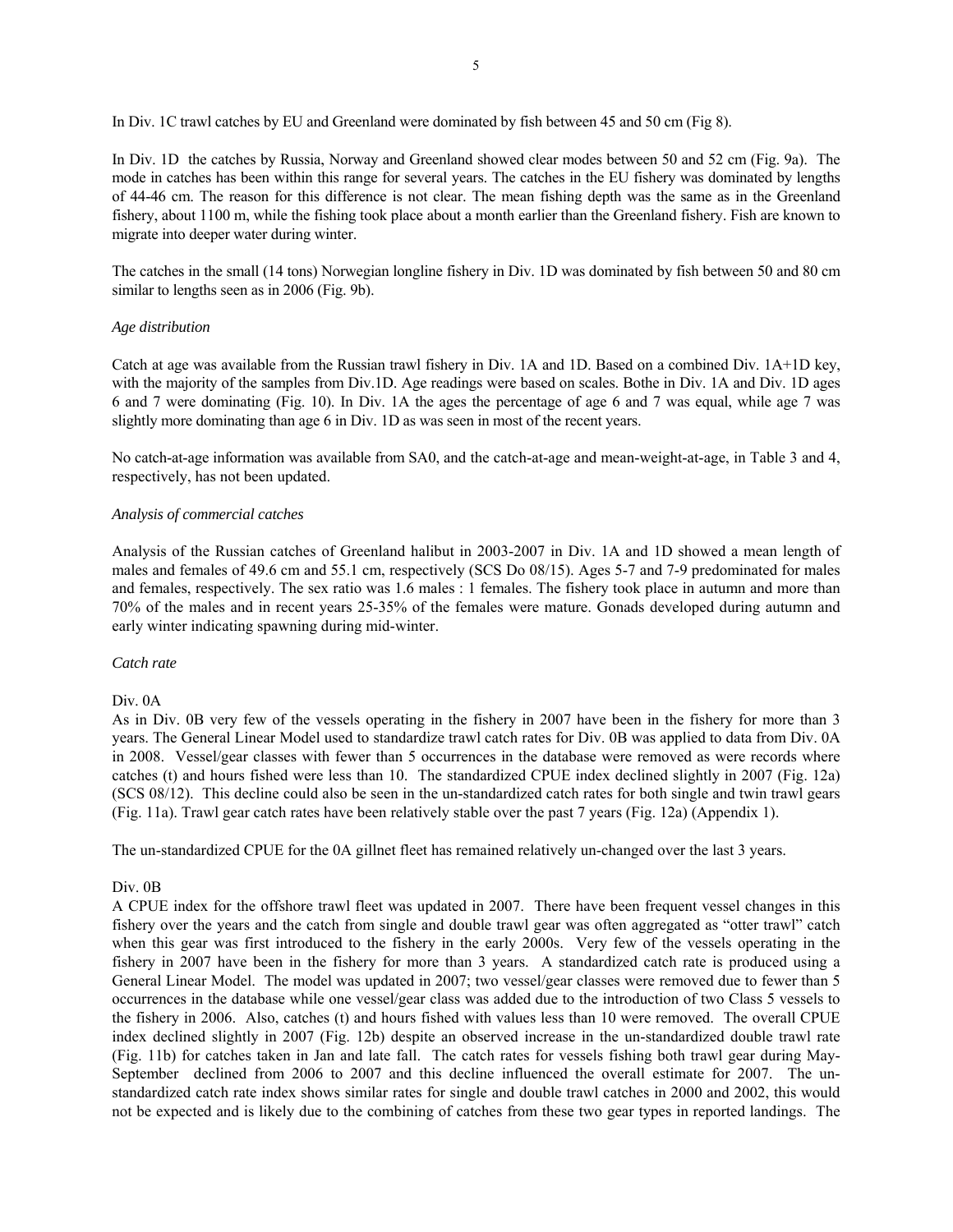standardized catch rates for the past 3 years are higher than those seen in the early 2000s and have returned to levels observed in the early-mid 1990s (Fig. 12b). (Appendix 2).

## SA1

Un-standardized catch rates were available for the Greenland trawl fishery in Div. 1A and 1D (SCS 08/11), and the EU-German fishery in Div. 1D (SCS 08/08). Further, catch rates were available from logbooks submitted to the Greenland authorities. Standardized catch rates were available from the trawl fishery in Div. 1CD. In the GLM model catches (t) and hours fished with values less than 10 were removed.

## Div 1AB

Un-standardized catch rates from Greenland twin trawlers in Div 1A were relatively stable between 2001 and 2004 around 1.0 ton/hr. Catch rates decreased slightly from record high 1.11 tons per hour in 2005 to 1,06 ton/hr in 2006 and further to 0.96 tons/hr in 2007. The catch rate for small trawlers in Div. 1A decreased form 0.68 tons/hr to 0.56 tons/hr in 2007 and was back at the 2005 level. The Russian catch rates in Div 1.AB, small and large trawlers combined, have been stable around 0.4 tons/hr in recent years (Fig.11c).

## Div. 1CD

The un-standardized catch rates from the Greenland fishery in Div. 1CD decreased slightly while the Russian and EU-German catch rates were stable and the Norwegian catch rates increased between 2006 and 2007 (Fig.11d).

Standardized catch rate series, based on logbook data from the Greenland authorities, were available for the offshore trawl fishery in Div. 1CD for the period 1988-2007.

Standardized catch rates in Div. 1CD decreased gradually from 1989-1996 but have been stable since then with an increasing trend and the catch rates also increased slightly between 2006 and 2007, due to an increase in the Norwegian catch rates (Fig. 12c) (Appendix 3).

#### Combined Div. 0B-1CD

The combined (Div. 0B+1CD) standardized CPUE series has been stable in the period 1990-2001, decreased somewhat in 2002 but has increased again since then, and was in 2006 at the highest level seen since 1989. CPUE decreased very slightly in 2007, - a combination of the decrease seen in Div. 0B and the increase seen in Div. 1CD (Fig. 12d) (Appendix 4).

Due to the frequency of fleet changes in the fishery in both SA0 and SA1 and change in fishing grounds in Div. 0A and 1A, both the un-standardized and the standardized indices of CPUE should, however, be interpreted with caution.

#### 3. **Assessment**

# 3.1 Yield per Recruit Analysis.

The level of total mortality has in 1994-1996 been estimated by means of catch-curves using data from the offshore longline fishery in Div. 1D. Z was estimated from regression on ages 15-21. A relative F-at-age was derived from the catch curve analysis, where the trawl, longline and gillnet catches were weighed and scaled to the estimated stock composition. In all three years STACFIS considered that the estimation of Z was based on too limited samples and represented too small a part of the fishery and that the outcome of the catch curve analysis was too uncertain to be used in the yield per recruit analysis. No age frequencies were available from the longline fishery in Div. 1D in 2007 fishery, and the catches only represented  $\leq 1$  % of the total catches in the assessment area, hence no catch-curve analysis were made.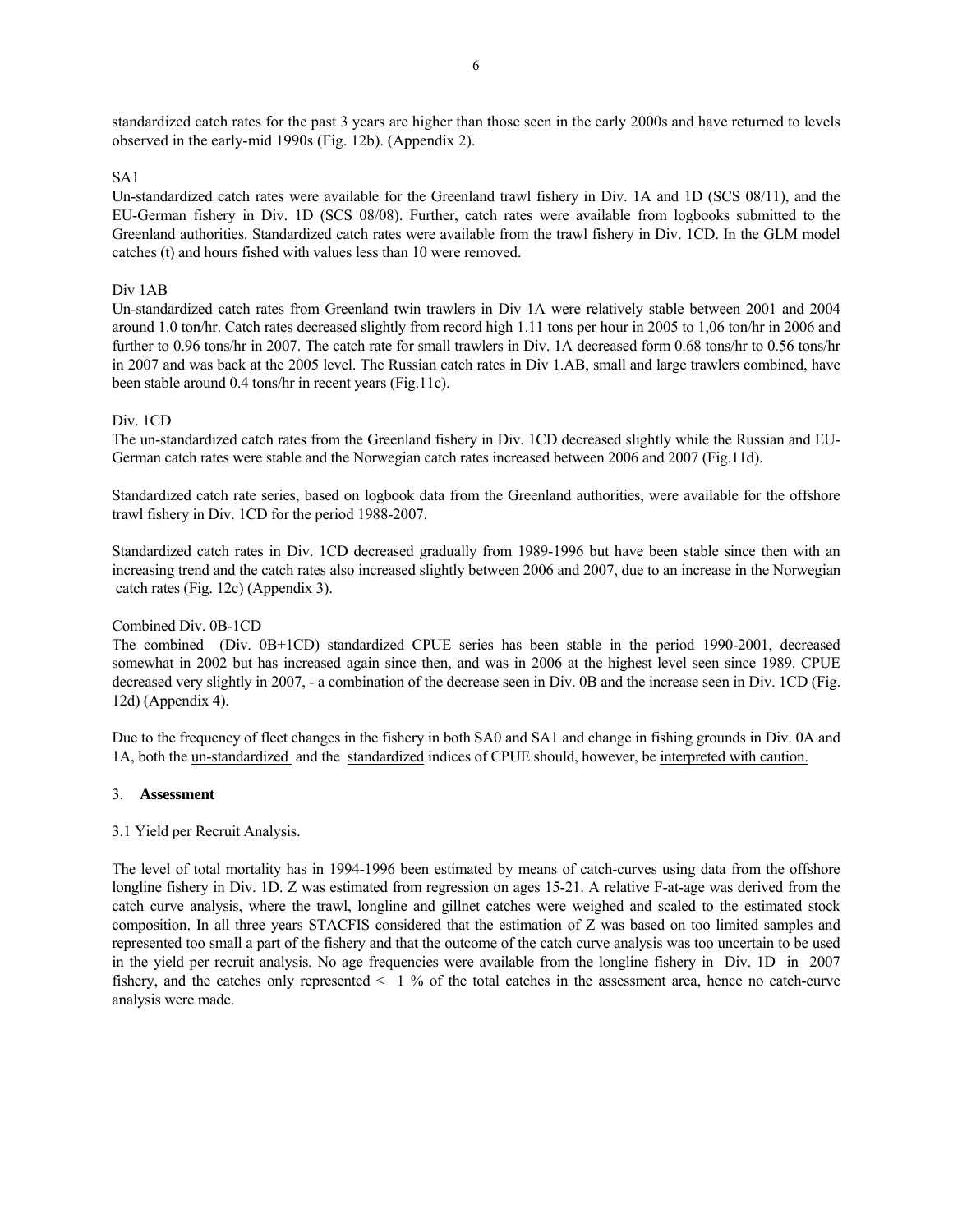## 3.2 XSA.

#### *Extended Survivors Analysis*

An XSA has been run unsuccessfully several times during the 1990'ies, using a survey series covering 1987-1995 as tuning. STAFIS considered the XSA's unsuitable for an analytic assessment due to high log-catchability residuals and S.E.'s and systematic shift in the residuals by year. Further, a retrospective plot of  $F_{bar}$  showed poor convergence. In 1999 the XSA analyses was rerun including the latest two years surveys (1997-1998, new vessel and gear) but the outcome of the analysis did not improve.

An XSA analysis was run using the stock data for SA  $0+1$ , calibrated with trawl survey data (age 5-15) from the Greenland deep sea surveys (1997-2001) in Div. 1CD. The assessment results are considered to be provisional due to problems with the catch-at-age data and the short time series, the assessment is, however, considered to reflect the dynamics in the stock. The rate of exploitation has been relative stable in recent years between  $0.2$ - $0.3$  ( $F_{bar}$  7-13). The input parameters to the analysis and the outcome of the analysis is given in (SCR 02/68)

The XSA was run again in 2003 with the 2002 survey and catch data and updated catch data from 2001 (very small changes). The assessment results are considered to be provisional due to problems with the catch-at-age data and the short time series. The assessment is, however, considered to some extend to reflect the dynamics in the stock. The rate of exploitation has been relatively stable in recent years between 0.2-0.3 ( $F_{bar}$  7-13). The summary of the XSA is given in SCR (03/54).

The XSA was not run this year as no catch-at-age data were available for 2003-2007.

## 3.3 Spawning stock/recruitment relations.

A spawning stock/recruitment plot based on the available observations from the joint Japan/Greenland survey and the Greenland survey is shown in Fig.5. No further analysis of spawning stock recruitment relationships have been made due to few observations distributed on two different surveys, poor estimate of spawning stock biomass (survey trawls only take a very small proportion of the mature fish, poor estimates of ages of old fish, the survey covers only a restricted part of the area covered by the assessment, and knife edge maturity ogive was applied). Further, the age of the recruits is poorly estimated (the Petersen method).

# 3.4 ASPIC

ASPIC was run in 1999 with standardized CPUE data and a biomass index as inputs. Three CPUE series were available, one series covering Div. 0B during the period 1990-1998, one covering Div. 1CD during the period 1987- 1998 and a series combining the two data sets. The biomass index was from 1CD and covered the period 1987-1995 and 1997-1998. Several runs showed that the combined CPUE series from Div. 0B+1CD fitted the total catch data best in terms of  $r^2$  and "total objective function". Runs with biomass alone gave relatively bad fits in terms of "total objective function" and  $r^2$  and the modeled population trajectory declining drastically over the period. Runs with the CPUE series from 0B gave unrealisticly high  $B_{msy}$  and negative  $r^2$ . The run with the combined CPUE series showed, however, that sensitivity analysis should be run, because "the B1-ratio constraint term contributed to loss". Several runs with different realistic values for the constraint did not solve the problem. Further, the coverage index and nearness index was equal in all runs. Several runs with different constraints on r and MSY were tried but it did not changes the outcome of the analysis. Removing the three first years from the input data gave negative  $r^2$ . To get measures of variance the run with the combined CPUE series was bootstrapped (500 re-samplings).

The results showed that estimated fishing mortalities 1987-1998 have been less than the (bias-reduced) estimate of  $F_{\text{msy}}$ (0.22) except for one year (1992). A number of essential parameters are quite imprecisely estimated (r, q,  $F_{\text{msy}}$ ), and it is considered that the estimates of MSY and  $F_{msy}$  were not precise enough to be used.

The input parameters from 2000-2006 (catches, survey biomass index, and CPUE index) have varied little compared to 1999. An ASPIC was run in 2007, but the outcome of the analysis did not change significantly from the analysis in 1999.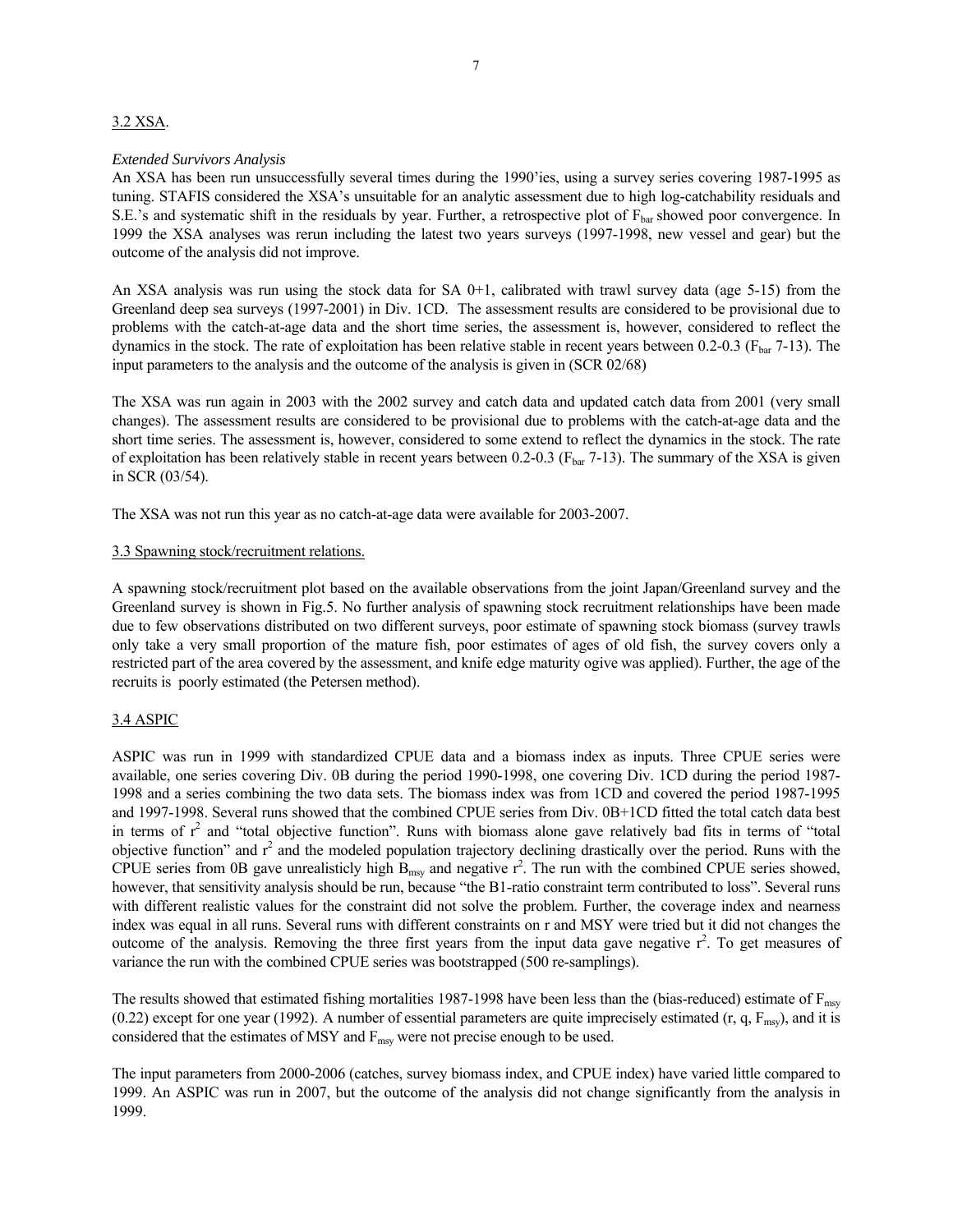#### 4. **Prognosis**

Since catches peaked with 18,000 tons in 1992 they have been stable at around 10,000 tons until 2000. Since then catches have gradually increased to 19,954 tons in 2003 and they stayed at that level during 2004-2005. The TAC was increased by 5,000 tons in 2006 and catches increased to 24,155 and the TAC has hence been taken. The increase in catches has been due to increased effort in Div. 0A and Div. 1A. Catches stayed at that level in 2007, - 23,416 tons.

The biomass in Div. 1CD increased between 2003 and 2005, but decreased slightly during 2006-2007 but is still well above the average for the period 1997 – 2005.

The biomass in the Greenland shrimp survey decreased between 2006 and 2007 but was above average both in the off shore area and overall for the period 1992-2005.

The recruitment of age one in the entire survey area has been above average the last five years, and a recruitment index for the off shore nursery areas showed that the 2006 year class was well above average.

Length compositions in the commercial catches have been stable in recent years.

Un-standardized and standardized catch rates in 0A decreased between 2006 and 2007.

Un-standardized catch rates in Div. 0B decreased for single trawlers and increased for twin trawlers between 2006 and 2007. Standardized catch rates in Div. OB decreased between 1995 and 2002, but has been increasing until 2006. In 2007 catch rates decreased slightly.

In Div 1CD standardized catch rates have been increasing slightly since 1996. The combined catch rate for Div. 1CD+0B has showed very little variation during the period 1988-2006, but with an increasing trend in recent years. Combined CPUE decreased slightly between 2006 and 2007, but is still among the highest in the time series.

#### 5. **Biological reference points**

Yield per recruit analysis or other age-based methods are not available, for estimating biological reference points. Biomass indices and CPUE series are relatively short and show little variability and are not useful for estimating reference points.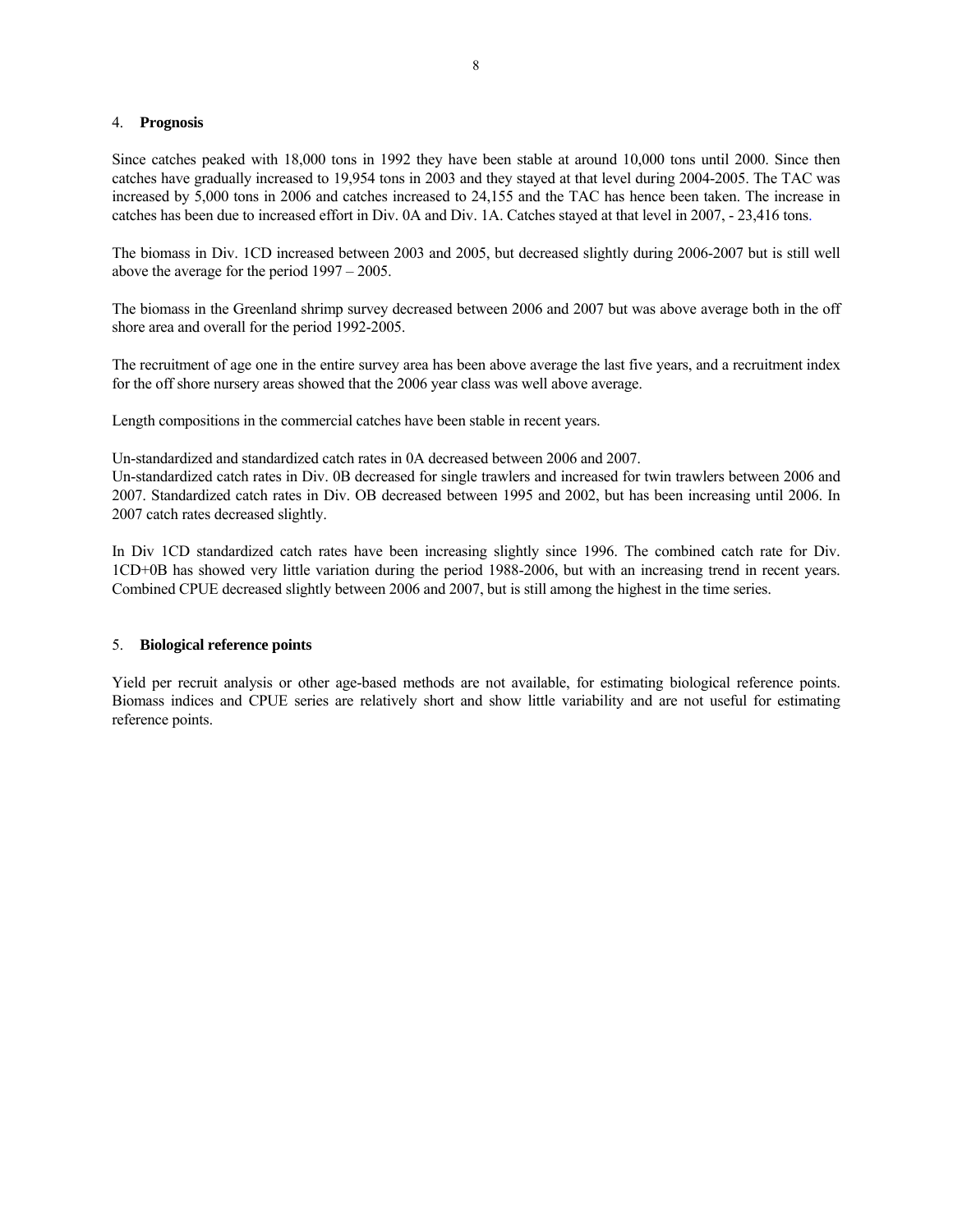#### 6. **References**

Bech, G. 1995. Recruitment of Greenland halibut at West Greenland. NAFO SCR Doc. 95/19.

Jørgensen O.A.. 2008. Survey for Greenland Halibut in NAFO Divisions 1C-1D, 2007. NAFO SCR Doc. 08/17.

M. Stein and H. Fock. 2008. German research report for 2007. SCS Doc. 08/08.

Richards E.D. 2008. Canadian Research Report for 2007. NAFO SCS Doc. 08/12.

Siegstad, H. 2008. Denmark/Greenland Research Report for 2007. SCS Doc. 08/11.

- Skryabin I and O. Smirnow. 2007. Length-age composition and sexual maturation rate of Greenland halibut *Reinhardtius hippoglossoides* (Walbaum) from the commercial catches in the area of the West Greenland (Divs. 1AD) in 2003-2007. NAFO SCS Doc 08/15. Serial No. N5508.
- Nygaard R., K. Sünksen O.A. Jørgensen. 2008. Biomass and Abundance of Demersal Fish Stocks off West Greenland Estimated from the Greenland shrimp survey, 1988-2007. NAFO SCR Doc. 08/28.

Treble M. A.. 2007. Analysis of Data from the 2006 Trawl Surveys in NAFO Division 0A. NAFO SCR Doc. 07/41.

Vaskov A.A., M.V. Pochtar and I.A. Skryabin. 2008. Russian Research Report for 2007. NAFO SCS Doc. 08/06.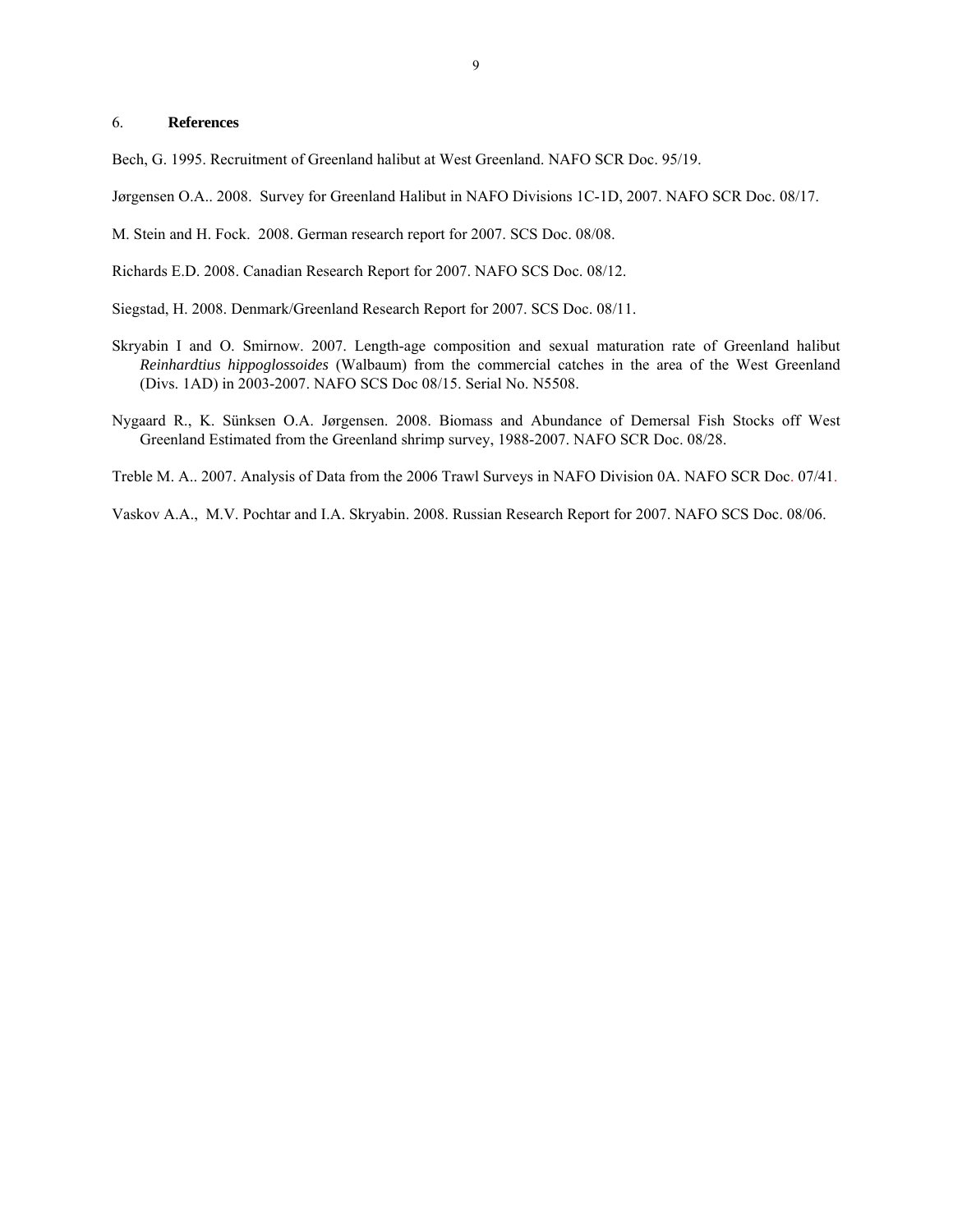|            | Year |                |     |              |      |            |                |      |      |      |      |      |      |                 |                 |                 |                 |      |           |      |                        |
|------------|------|----------------|-----|--------------|------|------------|----------------|------|------|------|------|------|------|-----------------|-----------------|-----------------|-----------------|------|-----------|------|------------------------|
| Count.     | 87   | 88             | 89  | 90           | 91   | 92         | 93             | 94   | 95   | 96   | 97   | 98   | 99   | 00 <sup>e</sup> | 01 <sup>c</sup> | 02 <sup>d</sup> | 03 <sup>f</sup> | 04   | 05        | 06   | 07                     |
| 0A         |      |                |     |              |      |            |                |      |      |      |      |      |      |                 |                 |                 |                 |      |           |      |                        |
| CAN        |      |                |     |              |      |            |                |      |      |      |      |      |      |                 | 2183            | 3561            | 4142            |      | 3751 4182 | 6635 | 6150                   |
| POL        |      |                |     |              |      |            |                |      |      |      |      |      |      |                 | 445             |                 |                 |      |           |      |                        |
| 0B         |      |                |     |              |      |            |                |      |      |      |      |      |      |                 |                 |                 |                 |      |           |      |                        |
| CAN        |      | $\overline{2}$ |     | 589          |      | 256 2194   | 883            |      | 1941 | 2354 | 3871 | 3924 | 4784 | 5438            | 5034            | 3910            | 5059            | 5771 | 5780      |      | 5533 5322 <sup>g</sup> |
| <b>EST</b> |      |                |     |              |      |            | 631            |      |      |      |      |      |      |                 |                 |                 |                 |      |           |      |                        |
| <b>FRO</b> | 388  | 963            | 596 | 2252         | 2401 | 463        | 1038           |      |      | 839  | 452  |      |      |                 |                 |                 |                 |      |           |      |                        |
| JAP        |      |                |     | 113          | 232  | 337        | 252            | 600  | 1031 | 500  |      |      |      |                 |                 |                 |                 |      |           |      |                        |
| LAV        |      |                |     |              |      |            | 83             |      |      |      |      |      |      |                 |                 |                 |                 |      |           |      |                        |
| <b>NOR</b> |      |                |     | 282 $5016^b$ | 3959 |            | 373            |      |      |      |      |      |      |                 |                 |                 |                 |      |           |      |                        |
| <b>RUS</b> |      | 59             | 29  | 1528         | 1758 | 9364       | $4229^{\rm a}$ | 3674 | 261  | 915  |      |      |      |                 |                 |                 |                 |      |           |      |                        |
| <b>TOT</b> | 388  | 1024           | 907 | 9498         |      | 8606 12358 | 7489           | 4274 | 3233 | 4608 | 4323 | 3924 |      | 4784 5438       | 7662            | 7471            | 9201            | 9522 | 9962      |      | 12168 11472            |

Table 1. Greenland halibut catches (metric tons) by year and country for Subarea 0 (Split on Div. 0A and 0B) from 1987 to 2005. Minor (300 ton or less) catches from Div. 0A are included in some of the 0B catches prior to 2001.

<sup>a</sup> The Russian catch is reported as area unknown, but has previously been reported from 0B

<sup>b</sup> Double reported as 10031 tons

c Excluding 445 tons double reported, and 2 tons reported by error

<sup>d</sup> Excluding 782 tons reported by error

e STACFIS estimate

f excluding 2 tons reported by error

<sup>g</sup> Including 353 tons from Can-MQ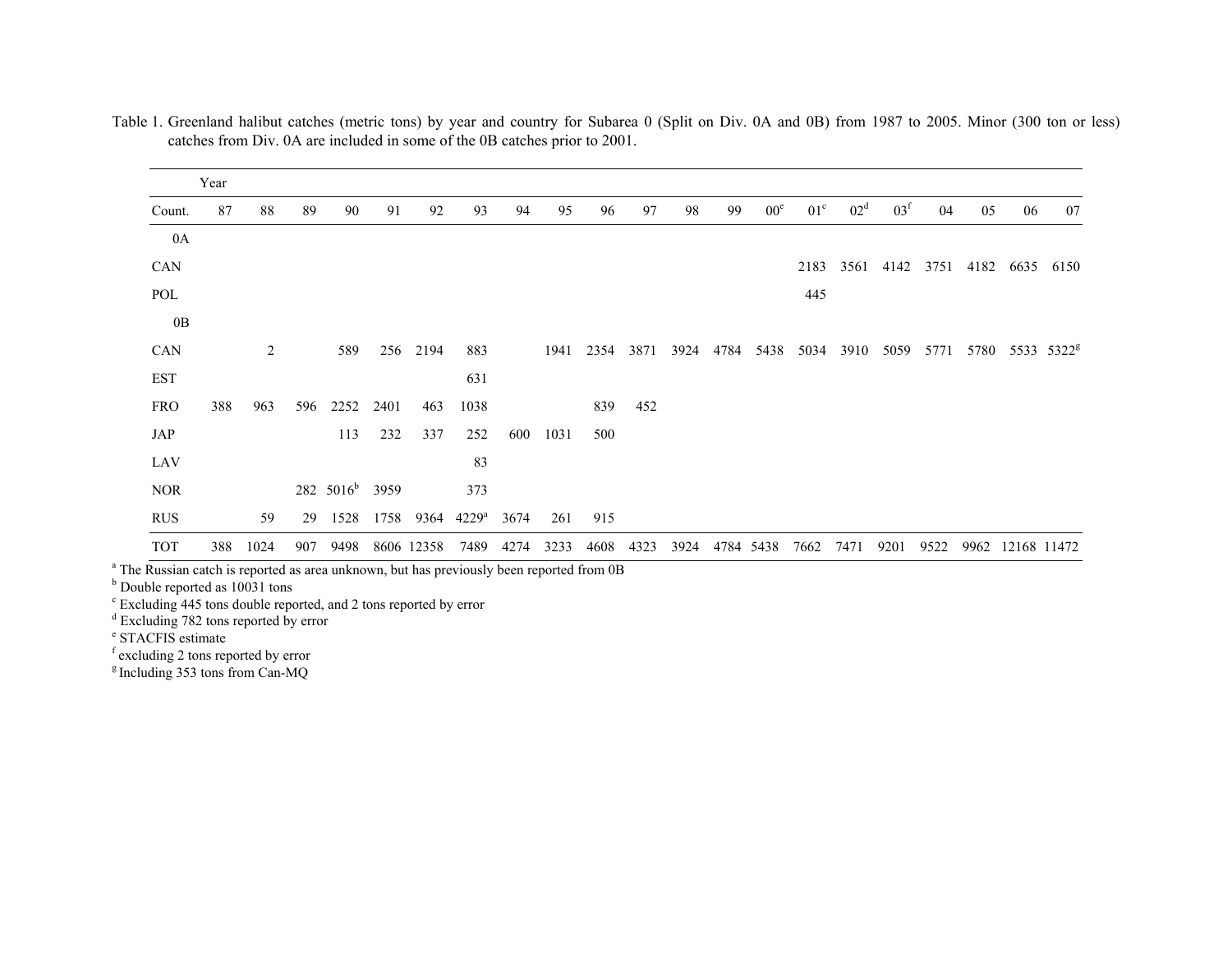| Coun.      | 87  | 88   | 89   | 90  | 91  | 92   | 93                       | 94   | 95   | 96             | 97        | 98   | 99 <sup>a</sup> | 00               | 01      | 02   | 03 <sup>g</sup>  | 04                                                        | 05                | 06                                          | 07             |
|------------|-----|------|------|-----|-----|------|--------------------------|------|------|----------------|-----------|------|-----------------|------------------|---------|------|------------------|-----------------------------------------------------------|-------------------|---------------------------------------------|----------------|
| 1AB        |     |      |      |     |     |      |                          |      |      |                |           |      |                 |                  |         |      |                  |                                                           |                   |                                             |                |
| <b>GRL</b> |     |      |      |     |     |      |                          |      |      |                |           |      |                 |                  |         |      |                  |                                                           |                   | 340° 1619° 3558° 3500° 3363bc 5530bc 5596bc |                |
| <b>RUS</b> |     |      |      |     |     |      |                          |      |      |                |           |      |                 |                  | 85      | 279  | 259              | 241                                                       | 549               | 565                                         | 575            |
| <b>FRO</b> |     |      |      |     |     |      |                          |      |      |                |           |      |                 | 96               | 150     | 150  | 146 <sup>b</sup> | 153                                                       | 125               | $125^{\rm b}$                               | 125            |
| <b>NOR</b> |     |      |      |     |     |      |                          |      |      |                |           |      |                 | 15               |         |      |                  |                                                           |                   |                                             |                |
| EU         |     |      |      |     |     |      |                          |      |      |                |           |      |                 |                  |         |      |                  | $73^e$ 141 <sup>e</sup>                                   |                   |                                             |                |
| 1CD        |     |      |      |     |     |      |                          |      |      |                |           |      |                 |                  |         |      |                  |                                                           |                   |                                             |                |
| <b>GRL</b> |     |      |      |     | 965 | 227  | 213                      | 885  | 1405 |                |           |      |                 |                  |         |      |                  | 1880 2312 2295 2549 2657 <sup>b</sup> 2012 2284 2059 2102 | 2380 <sup>b</sup> | $2430^{\rm b}$                              | $1805^{\rm b}$ |
| <b>FRO</b> |     |      |      | 54  | 123 | 151  | 128                      | 780  |      |                | 127       | 242  | 116             | 147              | 150     | 150  | 135              | 150                                                       | 149               | 150 <sup>b</sup>                            | 150            |
| <b>JPN</b> | 907 | 1581 | 1300 | 988 | 677 | 2902 | 1198                     | 820  | 337  |                |           |      |                 |                  |         |      |                  |                                                           |                   |                                             |                |
| <b>NOR</b> |     |      |      |     |     |      | 611 2432 2344 3119       |      | 2472 |                | 1785 1893 | 1338 |                 |                  |         |      |                  | 1360 1590 1550 1734 1423 1364                             | $1456^{\rm b}$    | $1421^b$                                    | 1429           |
| <b>RUS</b> |     |      |      |     |     |      | 5                        |      | 296  | 254            |           | 543  | 552             | 792              | 829     | 654  | 1328             | 1214                                                      | 1147              | 1222                                        | 689            |
| EU         |     |      |      |     |     |      | 46                       | 266  | 527  | 455            | 446       | 350  | 330             | 444 <sup>b</sup> | $537^b$ |      | 536 $543^d$      | $665^{\rm t}$                                             | 549               | 544                                         | 1575           |
| Total      | 907 | 1581 |      |     |     |      | 1300 1042 2376 5712 3934 | 5870 |      | 5037 4374 4778 |           | 4769 | 4907            | 5741             | 5653    | 7408 | 9524             | 9530                                                      | 9718              | 11987                                       | 11944          |

Table 2. Greenland halibut catches (metric tons) by year and country for Subarea 1 (Split on Div. 1AB and Div. 1CD) from 1987 to 2005. The Greenland catches are excl. inshore catches in Div. 1A. Offshore catches in Div. 1A prior to 2001 are negligible.

c Offshore catches

 $d$  Including 2 tons taken in an experimental fishery

e Spanish research fishery

f Includes 131 tons taken in Spanish research fishery

<sup>g</sup> Excludes 1366 tons reported from Div. 1A by error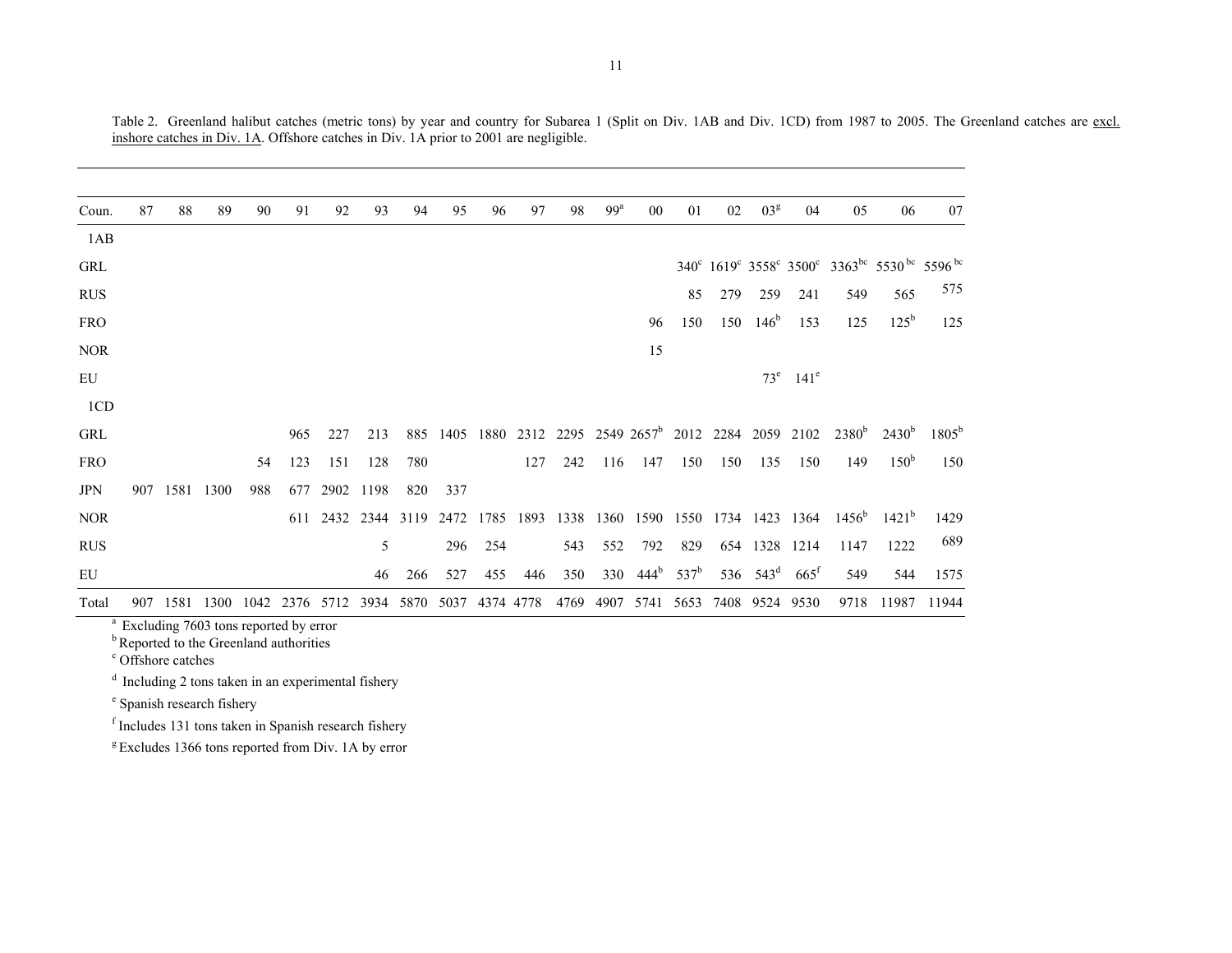Table 3. Catch-at-age in numbers. Not updated for 2003 - 2007.

| <b>YEAR</b>    | 1987             | 1988 | 1989             | 1990             | 1991             | 1992             | 1993           | 1994           | 1995 | 1996 | 1997             | 1998             | 1999           | 2000                    | 2001  | 2002  |
|----------------|------------------|------|------------------|------------------|------------------|------------------|----------------|----------------|------|------|------------------|------------------|----------------|-------------------------|-------|-------|
| AGE            |                  |      |                  |                  |                  |                  |                |                |      |      |                  |                  |                |                         |       |       |
| 5              | $\boldsymbol{2}$ | 1    |                  | 4                | 20               | 53               | 241            | 254            | 152  | 151  | 41               | 71               | 262            | 415                     | 69    | 570   |
| 6              | 31               | 29   | 36               | 87               | 318              | 678              | 651            | 862            | 522  | 530  | 311              | 372              | 1092           | 1106                    | 978   | 1975  |
| $\overline{7}$ | 182              | 190  | 244              | 592              | 1742             | 2967             | 2422           | 2472           | 1628 | 1818 | 1556             | 677              | 1759           | 1677                    | 3212  | 4252  |
| 8              | 296              | 354  | 409              | 1711             | 2679             | 4311             | 2356           | 1692           | 940  | 1575 | 2110             | 1187             | 1174           | 1144                    | 1802  | 1791  |
| 9              | 193              | 245  | 212              | 1356             | 1418             | 2604             | 1048           | 954            | 558  | 660  | 1042             | 900              | 672            | 772                     | 1154  | 617   |
| 10             | 77               | 115  | 75               | 711              | 533              | 951              | 590            | 294            | 259  | 306  | 438              | 572              | 375            | 501                     | 776   | 476   |
| 11             | 40               | 80   | 47               | 359              | 221              | 398              | 224            | 183            | 228  | 160  | 232              | 422              | 234            | 443                     | 503   | 347   |
| 12             | 18               | 61   | 48               | 195              | 144              | 231              | 130            | 159            | 188  | 127  | 118              | 205              | 184            | 291                     | 273   | 149   |
| 13             | 10               | 58   | 44               | 189              | 108              | 158              | 72             | 125            | 104  | 64   | 96               | 153              | 172            | 178                     | 101   | 209   |
| 14             | 9                | 46   | 42               | 115              | 60               | 85               | 59             | 58             | 80   | 57   | 21               | 98               | 95             | 68                      | 50    | 75    |
| 15             | 6                | 35   | 26               | 67               | 36               | 45               | 37             | 55             | 85   | 39   | 13               | 19               | 61             | 75                      | 21    | 168   |
| 16             | 3                | 15   | 12               | 17               | 6                | 23               | 26             | 34             | 41   | 36   | 12               | $\overline{4}$   | 37             | 17                      | 10    | 74    |
| 17             | $\overline{4}$   | 4    | 1                | 3                | $\overline{c}$   | 1                | 4              | 10             | 18   | 13   | $\bf{0}$         | $\boldsymbol{0}$ | 18             | $\overline{\mathbf{4}}$ | 5     | 23    |
| $+gp$          | 2                | 1    | $\boldsymbol{0}$ | $\boldsymbol{0}$ | $\boldsymbol{0}$ | $\boldsymbol{0}$ | $\overline{2}$ | $\overline{7}$ | 10   | 22   | $\boldsymbol{0}$ | $\boldsymbol{0}$ | $\overline{7}$ | 6                       | 3     | 49    |
| <b>TOT</b>     | 873              | 1234 | 1197             | 5406             | 7287             | 12505            | 7862           | 7159           | 4813 | 5558 | 5994             | 4688             | 6166           | 6717                    | 8957  | 10917 |
| <b>TONS</b>    | 1295             | 2605 | 2207             | 10540            | 10982            | 18070            | 11423          | 10144          | 8270 | 8982 | 9101             | 8693             | 9691           | 10689                   | 13184 | 15136 |

Table 4. Catch weights at age (kg) Not updated for 2003-2007.

|       | 1987 | 1988  | 1989 | 1990  | 1991 | 1992  | 1993  | 1994  | 1995  | 1996  | 1997 | 1998  | 1999  | 2000 | 2001  | 2002  |
|-------|------|-------|------|-------|------|-------|-------|-------|-------|-------|------|-------|-------|------|-------|-------|
| AGE   |      |       |      |       |      |       |       |       |       |       |      |       |       |      |       |       |
| 5     | 0.29 | 0.29  | 0.29 | 0.33  | 0.34 | 0.33  | 0.58  | 0.43  | 0.49  | 0.52  | 0.36 | 0.50  | 0.54  | 0.53 | 0.48  | 0.48  |
| 6     | 0.51 | 0.51  | 0.51 | 0.54  | 0.54 | 0.56  | 0.72  | 0.62  | 0.66  | 0.69  | 0.55 | 0.74  | 0.70  | 0.72 | 0.67  | 0.70  |
| 7     | 0.74 | 0.74  | 0.74 | 0.79  | 0.79 | 0.80  | 0.96  | 0.91  | 0.94  | 0.94  | 0.86 | 1.00  | 0.98  | 1.00 | 0.91  | 0.96  |
| 8     | 1.08 | 1.08  | 1.08 | 1.10  | 1.12 | 1.13  | 1.26  | 1.26  | 1.34  | 1.38  | 1.27 | 1.24  | 1.28  | 1.29 | 1.30  | 1.30  |
| 9     | 1.41 | 1.42  | 1.42 | 1.52  | 1.57 | 1.59  | 1.80  | 1.72  | 1.81  | 1.91  | 1.83 | 1.54  | 1.66  | 1.71 | 1.76  | 1.85  |
| 10    | 1.97 | 2.05  | 2.00 | 2.11  | 2.27 | 2.28  | 1.43  | 2.19  | 2.37  | 2.48  | 2.38 | 2.22  | 2.25  | 2.26 | 2.29  | 2.20  |
| 11    | 2.58 | 2.80  | 2.68 | 2.94  | 3.22 | 3.02  | 3.25  | 2.73  | 2.89  | 3.18  | 3.01 | 3.08  | 2.74  | 2.84 | 2.91  | 2.82  |
| 12    | 3.52 | 3.88  | 3.73 | 3.90  | 4.24 | 4.02  | 4.10  | 3.43  | 3.62  | 4.04  | 3.84 | 3.84  | 3.68  | 3.59 | 3.51  | 3.32  |
| 13    | 4.64 | 5.01  | 4.87 | 4.96  | 5.50 | 5.33  | 5.26  | 4.48  | 4.44  | 5.05  | 4.93 | 4.74  | 4.73  | 4.23 | 4.31  | 3.93  |
| 14    | 5.79 | 6.16  | 6.20 | 6.26  | 6.82 | 6.76  | 6.17  | 5.75  | 5.61  | 5.95  | 5.69 | 6.04  | 5.58  | 5.19 | 5.60  | 5.20  |
| 15    | 6.61 | 7.44  | 7.65 | 7.96  | 8.33 | 7.76  | 7.42  | 6.58  | 6.65  | 7.34  | 6.79 | 6.60  | 6.68  | 5.85 | 6.09  | 5.38  |
| 16    | 7.99 | 8.88  | 9.36 | 9.90  | 9.89 | 8.58  | 8.04  | 7.36  | 7.77  | 8.64  | 8.00 | 13.45 | 7.75  | 7.32 | 7.08  | 7.02  |
| 17    | 9.56 | 9.86  | 9.56 | 11.86 | 9.56 | 11.95 | 9.24  | 9.42  | 10.19 | 9.18  |      |       | 9.08  | 5.60 | 8.94  | 8.61  |
| $+gp$ |      | 11.33 |      |       |      |       | 10.25 | 11.15 | 11.00 | 11.10 |      |       | 11.10 | 9.00 | 11.22 | 10.97 |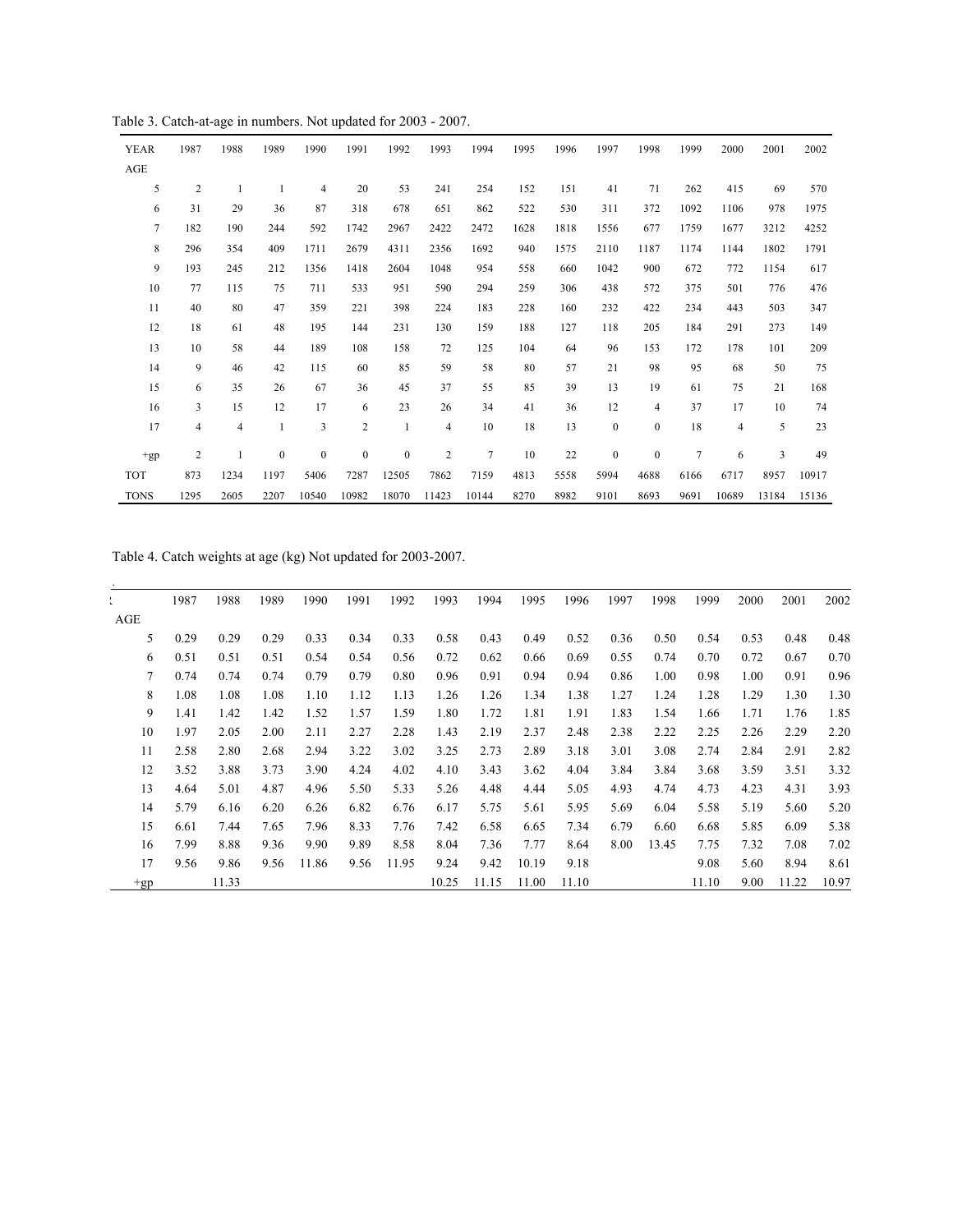

Fig. 1. Catches in SA0 and Div. 1A offshore + Div. 1B-1F and recommended TAC. For TAC before 1995 see text.



Fig 2b. Biomass and abundance with +/- 2\*S.E. from the Greenland deep sea survey in Div. 1CD.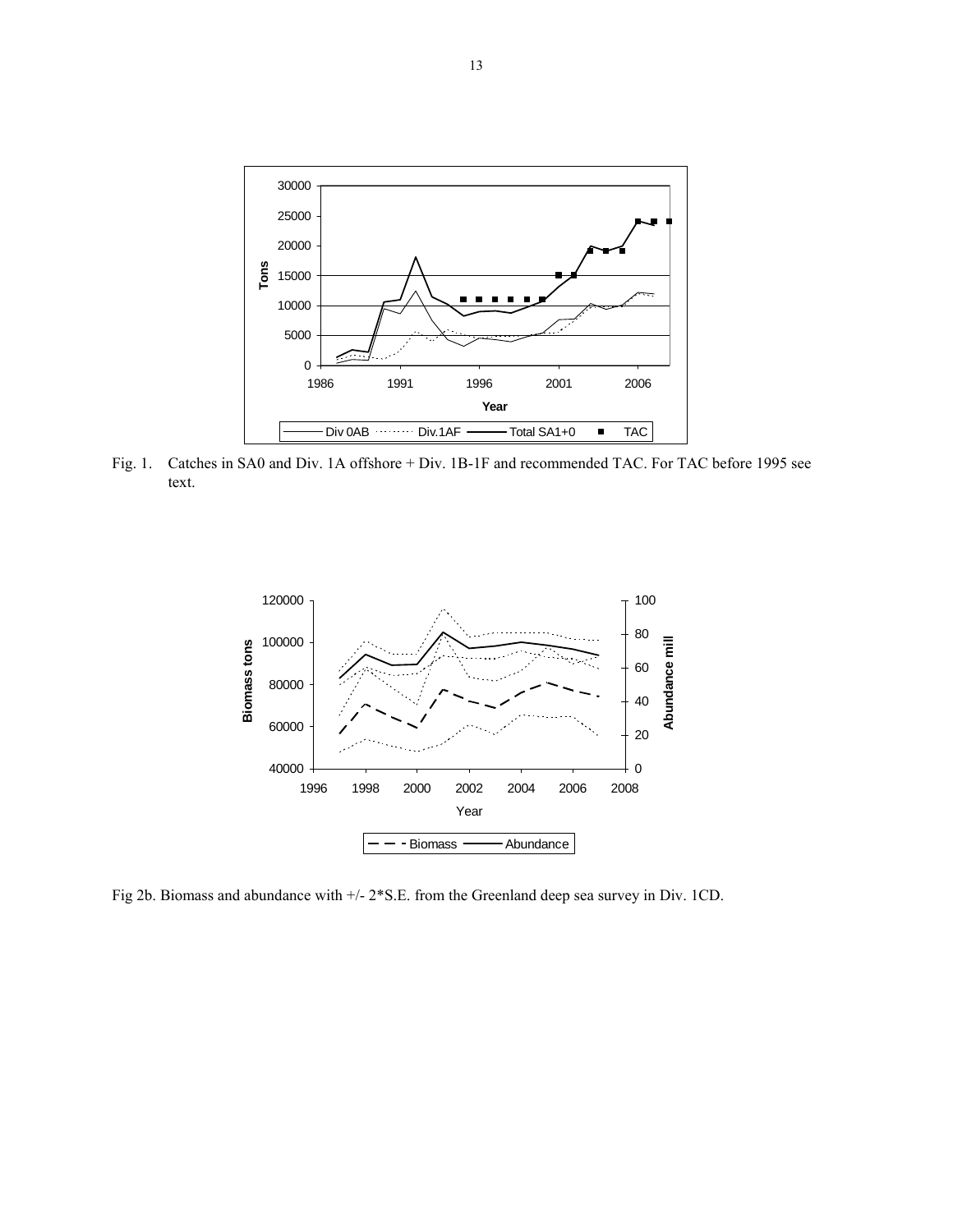

Fig 2b. Mean catch per  $km^2$  swept with  $+/- 2$ <sup>\*</sup>S.E. in the Greenland deep sea survey in Div. 1CD.



Fig. 2c. Biomass estimates from various surveys in SA 0 and 1. Note that the survey in Div. 0A in 2006 had incomplete coverage (see text).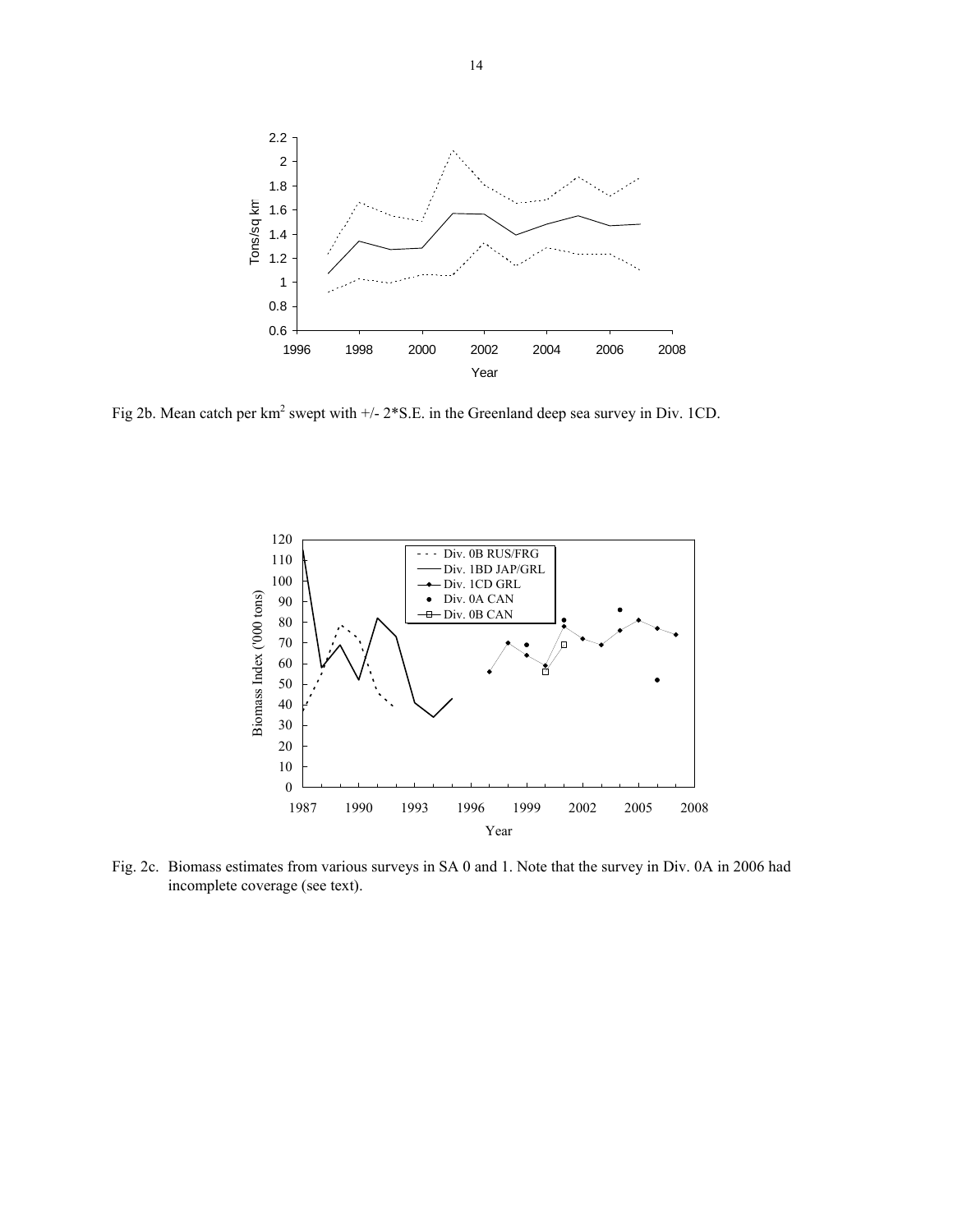

Fig.3. Abundance of age one Greenland halibut in the entire area covered by the Greenland shrimp survey including inshore Disko Bay and Div. 1AN (North of 70○ N)



Fig. 4. Year-class strength of Greenland halibut of ages 1-3+ in number per hour trawled in the offshore nursery area (Div 1AS-1B, depths 300-600 m).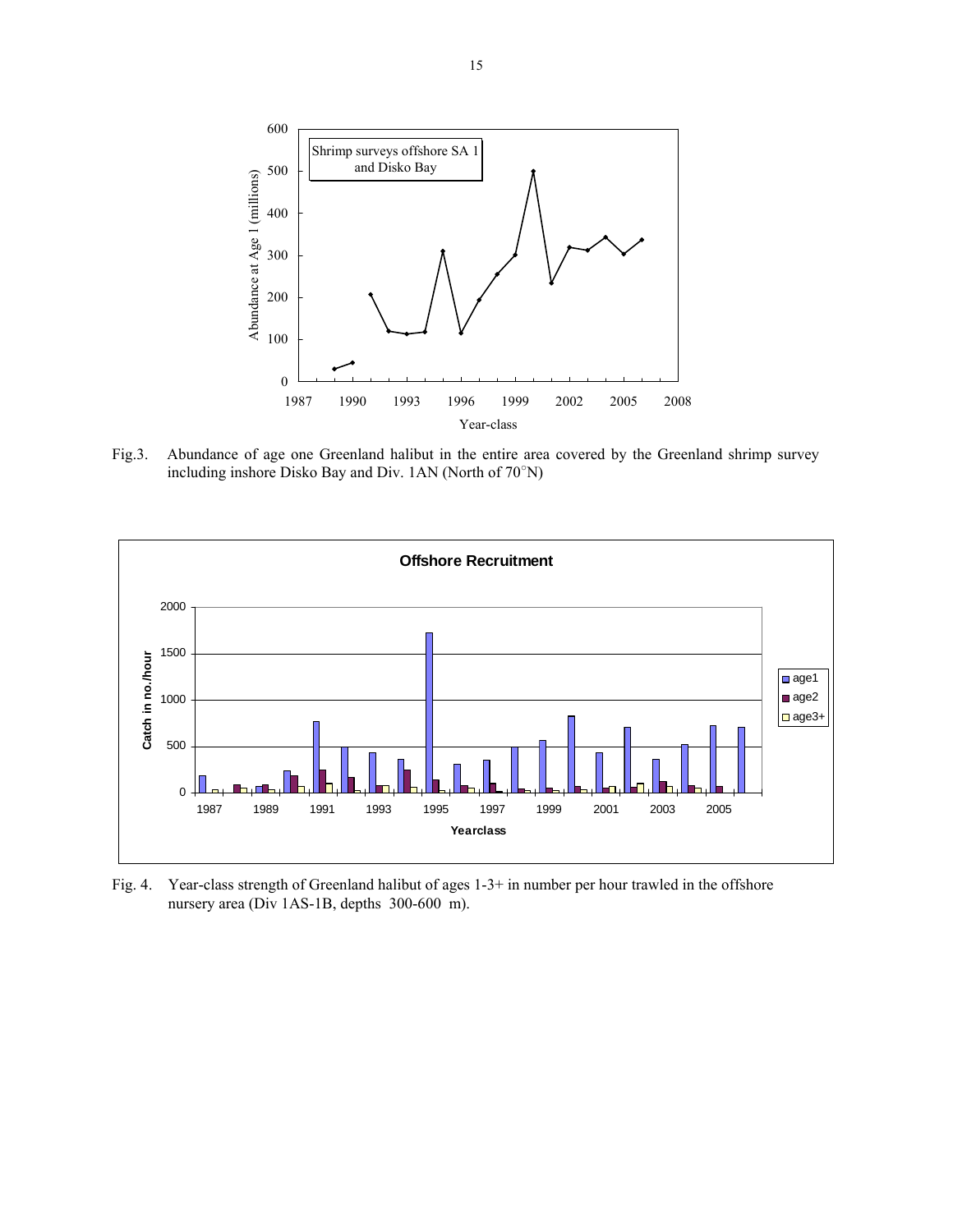

Fig. 5. Spawning stock in numbers (ages 10-18 in Div.1CD from the joint Japan/Greenland survey and the Greenland survey (1997-2006) plotted vs. number of fish age 1 the following year estimated from the Greenland shrimp trawl survey including the Disko Bay. Figures denote year class. Note there was no deep sea survey in 1996.



Fig.6a. Length distribution from the gill net fishery in Div 0A in 2007 in per mill ., 2 cm groups



Fig.6b. Length distribution by gear from the fishery in Div 0B 2007 in per mill ., 2 cm groups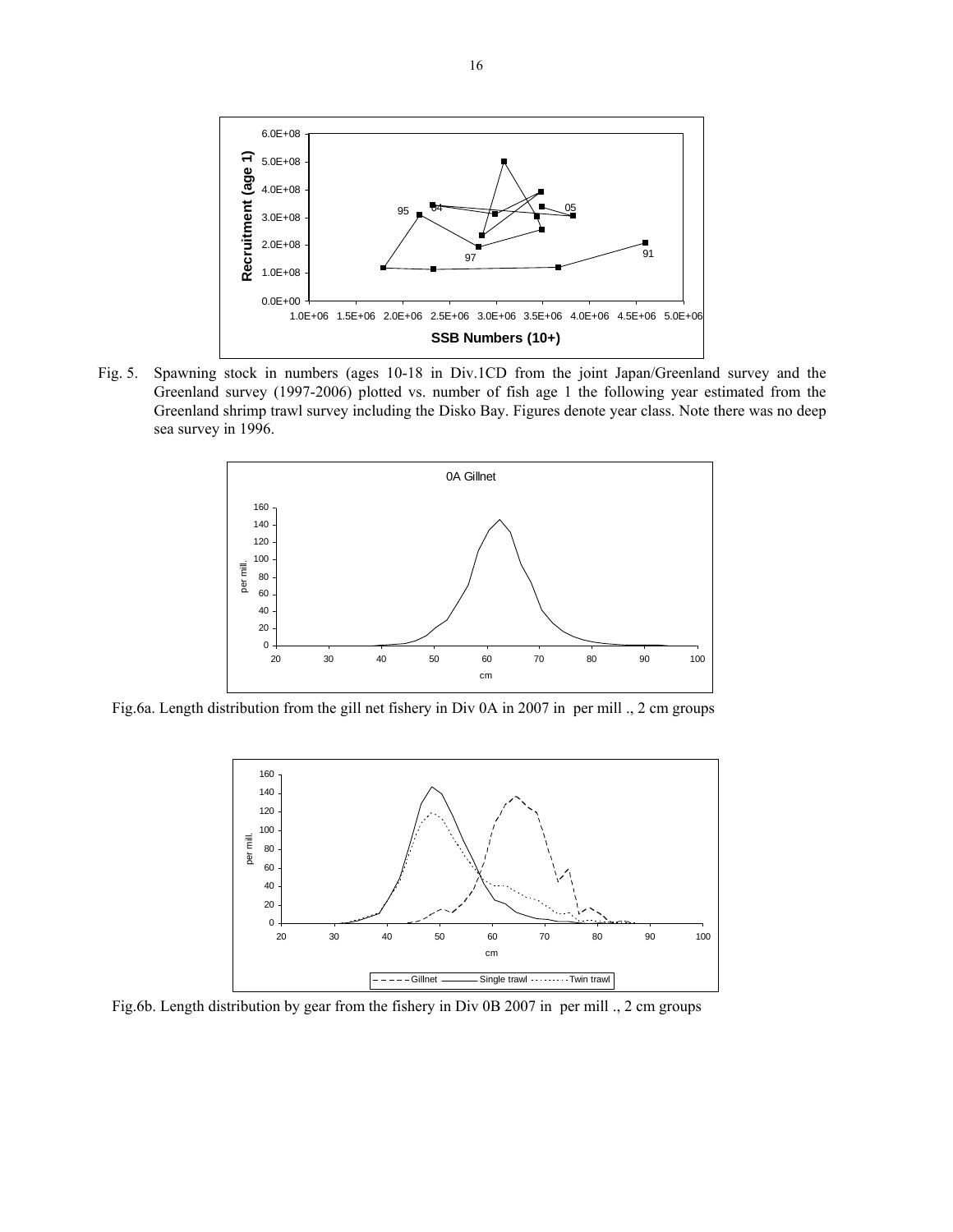

Fig. 7. Length distribution in the Russian and Greenland trawl fishery in Div. 1A in percent.



Fig. 8. Length distribution in the Greenland and EU-Germany trawl fishery in Div. 1B in 2007 in percent.



Fig. 9a. Length distribution in the EU-Germany, Russia, Norway and Greenland trawl fishery in Div. 1D in 2007.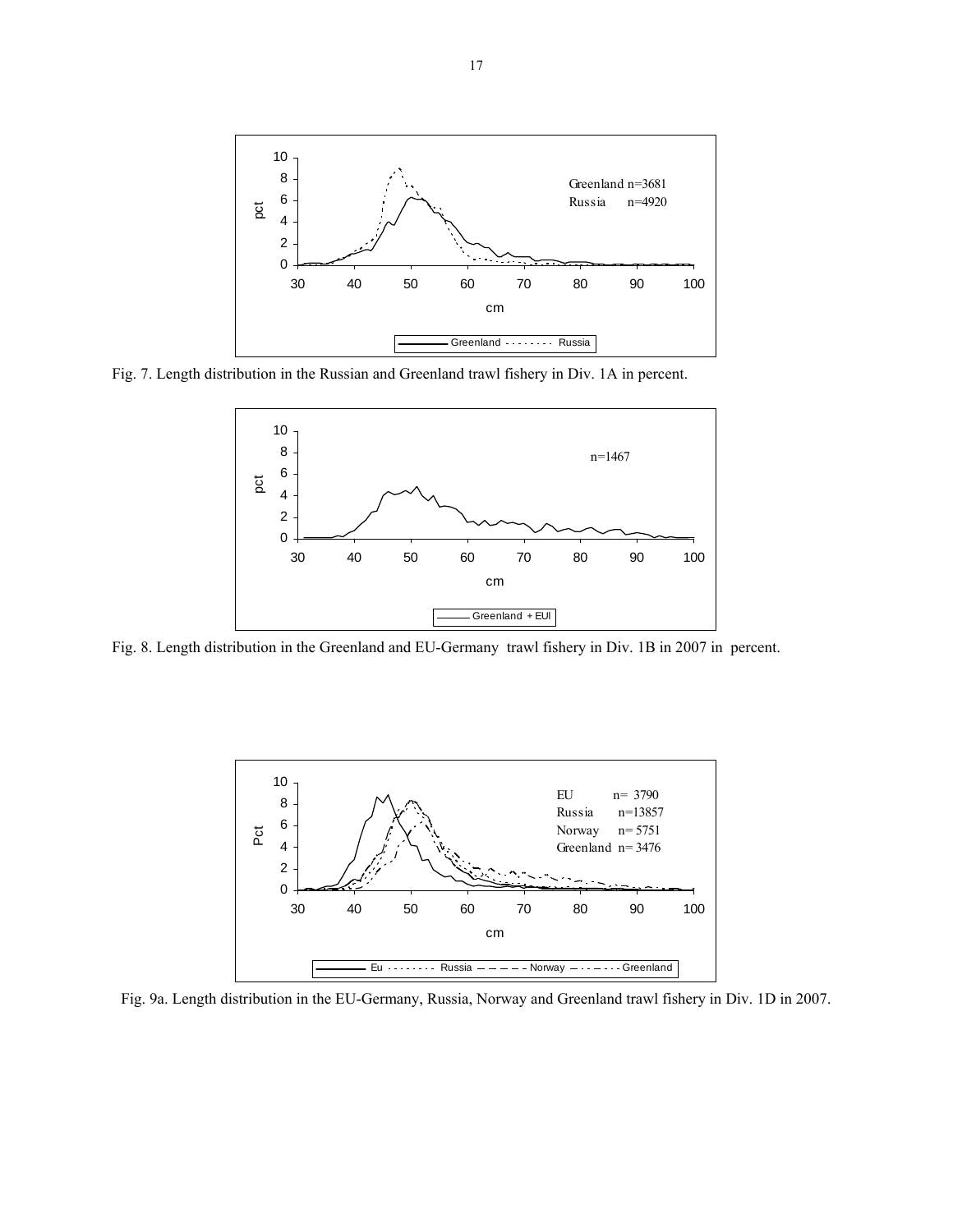

Fig. 9b. Length distribution in the small Norwegian longline fishery in Div. 1D in 2007.



Fig. 10. Age distribution in the Russian trawl fishery in Div. 1A and 1D in 2007 in percent..



Fig. 11a. Un-standardized CPUE from the trawl fishery in Div. 0A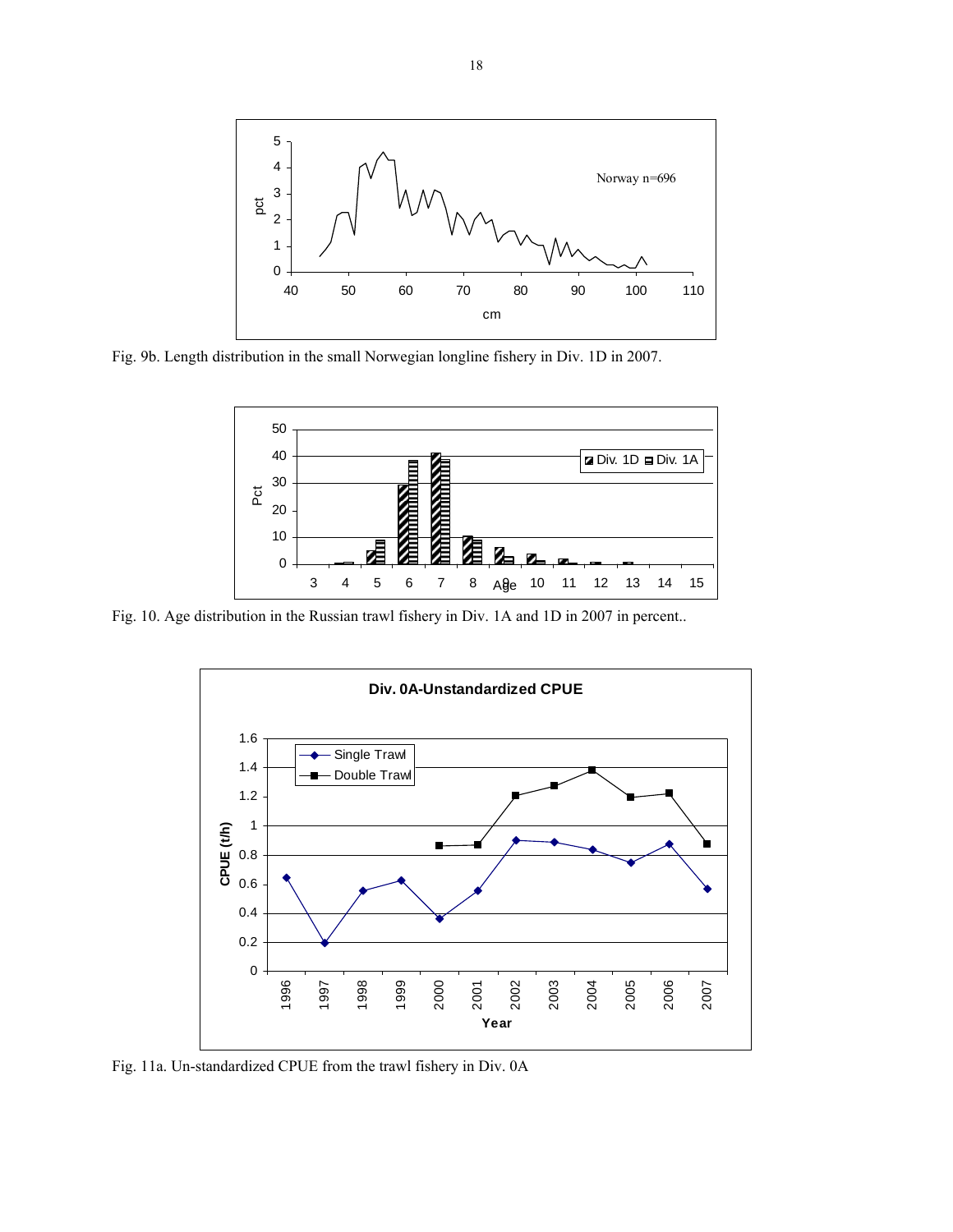

Fig. 11b. Un-standardized CPUE from the trawl fishery in Div. 0B



Fig. 11c. Unstandardized trawl CPUE series from Div. 1AB. Name of fleets not shown due to very few vessels in some of the series.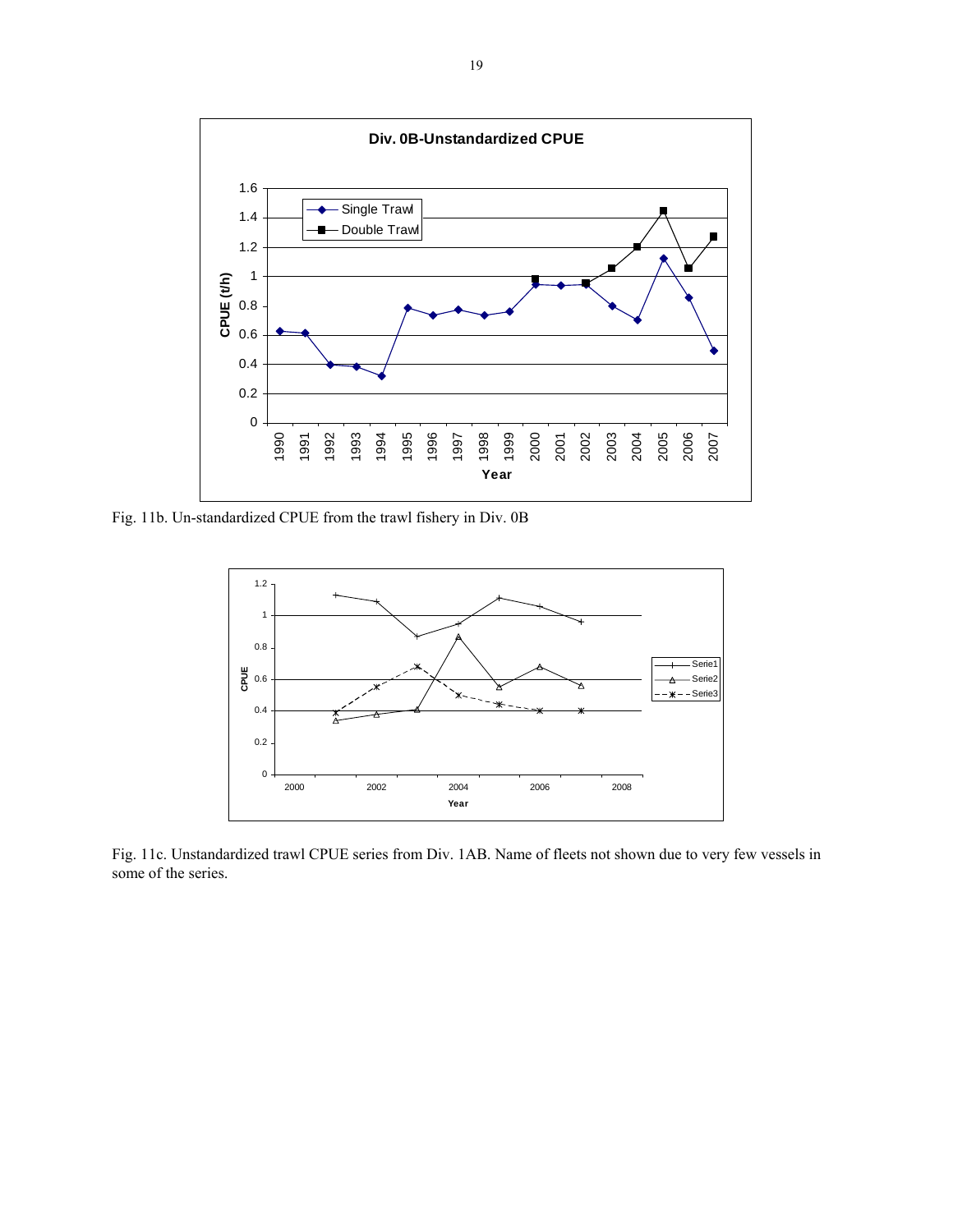

Fig. 11d. Unstandardized catch rates from different fleets fishing in Div. 1CD.



Fig 12a. Standardized CPUE series from trawlers in Div. 0A with +/- S.E.



Fig 12b. Standardized CPUE series from trawlers in Div. 0B with +/- S.E.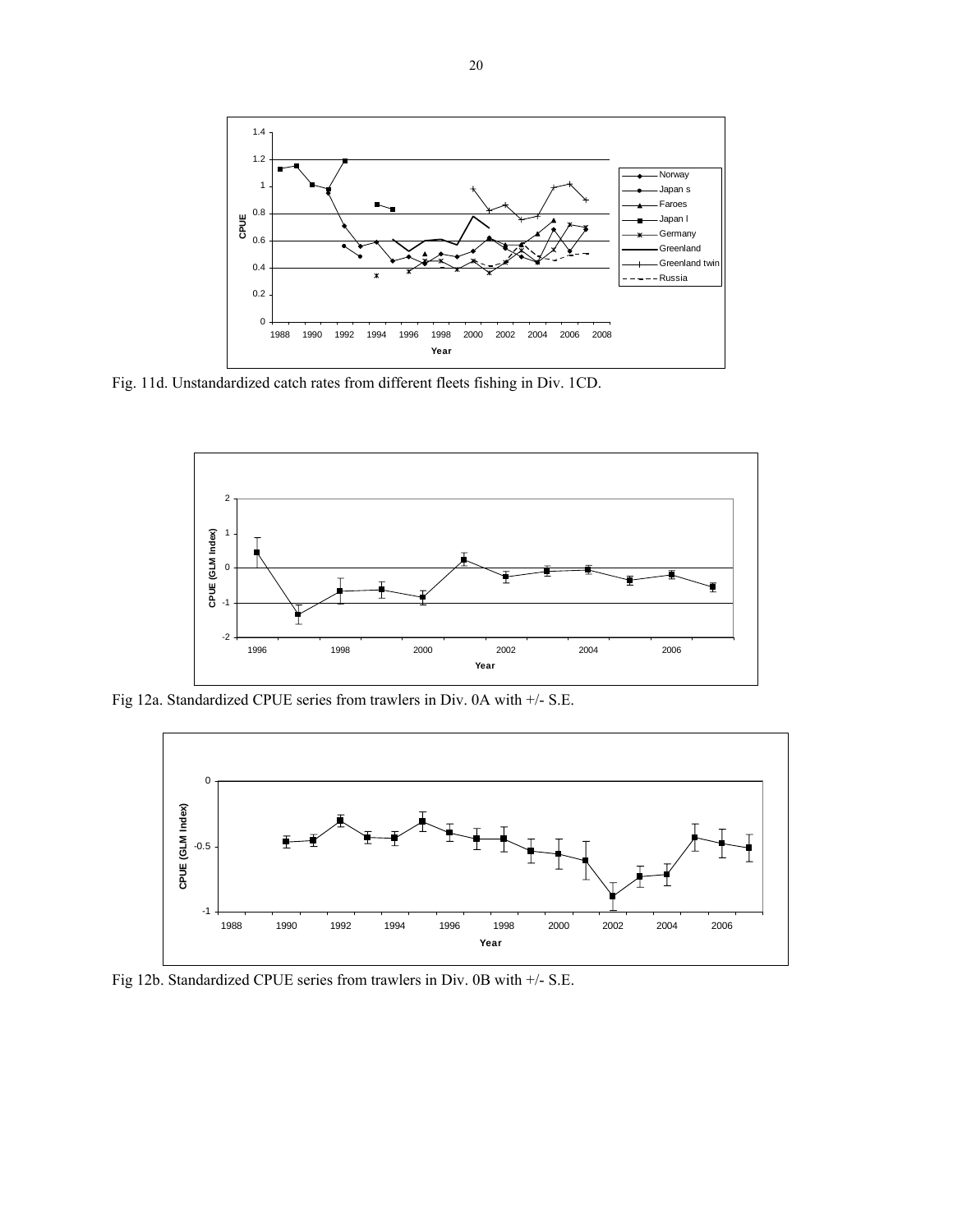

Fig. 12c. Standardized trawl CPUE index from trawlers in Div. 1CD with +/- S.E.



Fig. 12d. Combined standardized trawl CPUE index from trawlers in Div. 0B +1CD with +/- S.E.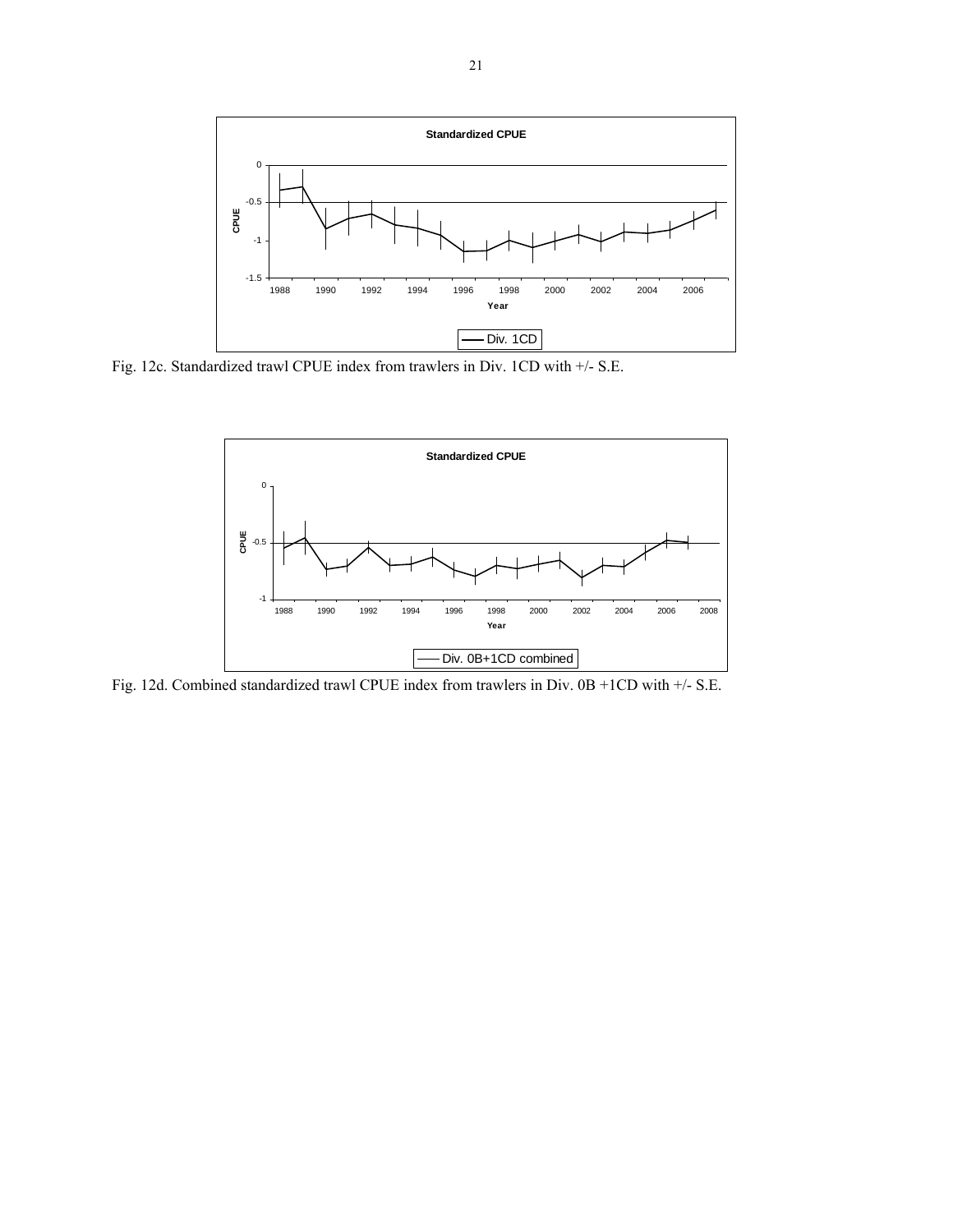|                                                                                                                                      |                                                                                                             | Greenland halibut, OA trawlers                                                                                                                                                                                                                                                             |                                        |                                                                                                                                                                                                                | 18:44 Sunday, June 8, 2008                                                                                                                       | 46                                                                                                                                                 |
|--------------------------------------------------------------------------------------------------------------------------------------|-------------------------------------------------------------------------------------------------------------|--------------------------------------------------------------------------------------------------------------------------------------------------------------------------------------------------------------------------------------------------------------------------------------------|----------------------------------------|----------------------------------------------------------------------------------------------------------------------------------------------------------------------------------------------------------------|--------------------------------------------------------------------------------------------------------------------------------------------------|----------------------------------------------------------------------------------------------------------------------------------------------------|
|                                                                                                                                      |                                                                                                             |                                                                                                                                                                                                                                                                                            | The GLM Procedure                      |                                                                                                                                                                                                                |                                                                                                                                                  |                                                                                                                                                    |
|                                                                                                                                      |                                                                                                             |                                                                                                                                                                                                                                                                                            | Class Level Information                |                                                                                                                                                                                                                |                                                                                                                                                  |                                                                                                                                                    |
| Class                                                                                                                                | Levels Values                                                                                               |                                                                                                                                                                                                                                                                                            |                                        |                                                                                                                                                                                                                |                                                                                                                                                  |                                                                                                                                                    |
| Year                                                                                                                                 |                                                                                                             | 12 1996 1997 1998 1999 2000 2001 2002 2003 2004 2005 2006<br>2007                                                                                                                                                                                                                          |                                        |                                                                                                                                                                                                                |                                                                                                                                                  |                                                                                                                                                    |
| Month                                                                                                                                |                                                                                                             | 6 7 8 9 10 11 12                                                                                                                                                                                                                                                                           |                                        |                                                                                                                                                                                                                |                                                                                                                                                  |                                                                                                                                                    |
| CGT                                                                                                                                  | 5                                                                                                           | 2126 2127 5127 21926 21927                                                                                                                                                                                                                                                                 |                                        |                                                                                                                                                                                                                |                                                                                                                                                  |                                                                                                                                                    |
|                                                                                                                                      |                                                                                                             | Number of Observations Read<br>Number of Observations Used                                                                                                                                                                                                                                 |                                        |                                                                                                                                                                                                                | 103<br>103                                                                                                                                       |                                                                                                                                                    |
|                                                                                                                                      |                                                                                                             | Greenland halibut, OA trawlers                                                                                                                                                                                                                                                             |                                        |                                                                                                                                                                                                                | 18:44 Sunday, June 8, 2008                                                                                                                       | 47                                                                                                                                                 |
|                                                                                                                                      |                                                                                                             |                                                                                                                                                                                                                                                                                            | The GLM Procedure                      |                                                                                                                                                                                                                |                                                                                                                                                  |                                                                                                                                                    |
| Dependent Variable: lcph                                                                                                             |                                                                                                             |                                                                                                                                                                                                                                                                                            |                                        |                                                                                                                                                                                                                |                                                                                                                                                  |                                                                                                                                                    |
| Source                                                                                                                               |                                                                                                             | DF                                                                                                                                                                                                                                                                                         | Sum of<br>Squares                      |                                                                                                                                                                                                                | Mean Square F Value Pr > F                                                                                                                       |                                                                                                                                                    |
| Model                                                                                                                                |                                                                                                             | 20                                                                                                                                                                                                                                                                                         | 15.17770503                            | 0.75888525                                                                                                                                                                                                     | 6.00                                                                                                                                             | $\sim 0001$                                                                                                                                        |
| Error                                                                                                                                |                                                                                                             | 82                                                                                                                                                                                                                                                                                         | 10.36679905                            | 0.12642438                                                                                                                                                                                                     |                                                                                                                                                  |                                                                                                                                                    |
| Corrected Total                                                                                                                      |                                                                                                             | 102 25.54450407                                                                                                                                                                                                                                                                            |                                        |                                                                                                                                                                                                                |                                                                                                                                                  |                                                                                                                                                    |
|                                                                                                                                      | R-Square                                                                                                    | Coeff Var                                                                                                                                                                                                                                                                                  |                                        | Root MSE                                                                                                                                                                                                       | lcph Mean                                                                                                                                        |                                                                                                                                                    |
|                                                                                                                                      | 0.594167                                                                                                    | $-304.3857$                                                                                                                                                                                                                                                                                |                                        | 0.355562                                                                                                                                                                                                       | $-0.116813$                                                                                                                                      |                                                                                                                                                    |
| Source                                                                                                                               |                                                                                                             | DF                                                                                                                                                                                                                                                                                         | Type I SS                              |                                                                                                                                                                                                                | Mean Square F Value Pr > F                                                                                                                       |                                                                                                                                                    |
| Year<br>Month<br>CGT                                                                                                                 |                                                                                                             | 11<br>5<br>4                                                                                                                                                                                                                                                                               | 8.76141467<br>2.68189864<br>3.73439171 | 0.79649224<br>0.53637973<br>0.93359793                                                                                                                                                                         | 6.30<br>4.24<br>7.38                                                                                                                             | $\sim 0001$<br>0.0018<br>$\sim 0001$                                                                                                               |
| Source                                                                                                                               |                                                                                                             | DF                                                                                                                                                                                                                                                                                         | Type III SS                            |                                                                                                                                                                                                                | Mean Square F Value                                                                                                                              | Pr > F                                                                                                                                             |
| Year<br>Month<br>CGT                                                                                                                 |                                                                                                             | 11<br>5<br>4                                                                                                                                                                                                                                                                               | 6.71551247<br>1.98103433<br>3.73439171 | 0.61050113<br>0.39620687<br>0.93359793                                                                                                                                                                         | 4.83<br>3.13<br>7.38                                                                                                                             | $\sim 0001$<br>0.0122<br>< .0001                                                                                                                   |
| Parameter                                                                                                                            |                                                                                                             | Estimate                                                                                                                                                                                                                                                                                   |                                        | Standard<br>Error                                                                                                                                                                                              | t Value                                                                                                                                          | Pr >  t                                                                                                                                            |
| Intercept<br>Year<br>Year<br>Year<br>Year<br>Year<br>Year<br>Year<br>Year<br>Year<br>Year<br>Year<br>Year<br>Month<br>Month<br>Month | 1996<br>1997<br>1998<br>1999<br>2000<br>2001<br>2002<br>2003<br>2004<br>2005<br>2006<br>2007<br>7<br>8<br>9 | $-0.766104765 B$<br>0.965873374 B<br>$-0.800495697 B$<br>$-0.132282048$ B<br>$-0.080881298 B$<br>$-0.296601469$ B<br>0.801065994 B<br>0.295888090 B<br>0.461970239 B<br>0.503740501 B<br>0.195422843 B<br>0.356296024 B<br>0.000000000B<br>0.848450583 B<br>0.529454584 B<br>0.582263473 B |                                        | 0.38427535<br>0.50542281<br>0.27745409<br>0.37506280<br>0.23006310<br>0.20615472<br>0.22810797<br>0.16860030<br>0.15487200<br>0.14575036<br>0.14320819<br>0.12438822<br>0.40489188<br>0.39029123<br>0.38197990 | $-1.99$<br>1.91<br>$-2.89$<br>$-0.35$<br>$-0.35$<br>$-1.44$<br>3.51<br>1.75<br>2.98<br>3.46<br>1.36<br>2.86<br>$\bullet$<br>2.10<br>1.36<br>1.52 | 0.0495<br>0.0595<br>0.0050<br>0.7252<br>0.7261<br>0.1540<br>0.0007<br>0.0830<br>0.0038<br>0.0009<br>0.1761<br>0.0053<br>0.0392<br>0.1786<br>0.1313 |

Appendix 1. Standardized CPUE index from trawlers in Div. 0A

Greenland halibut, 0A trawlers 48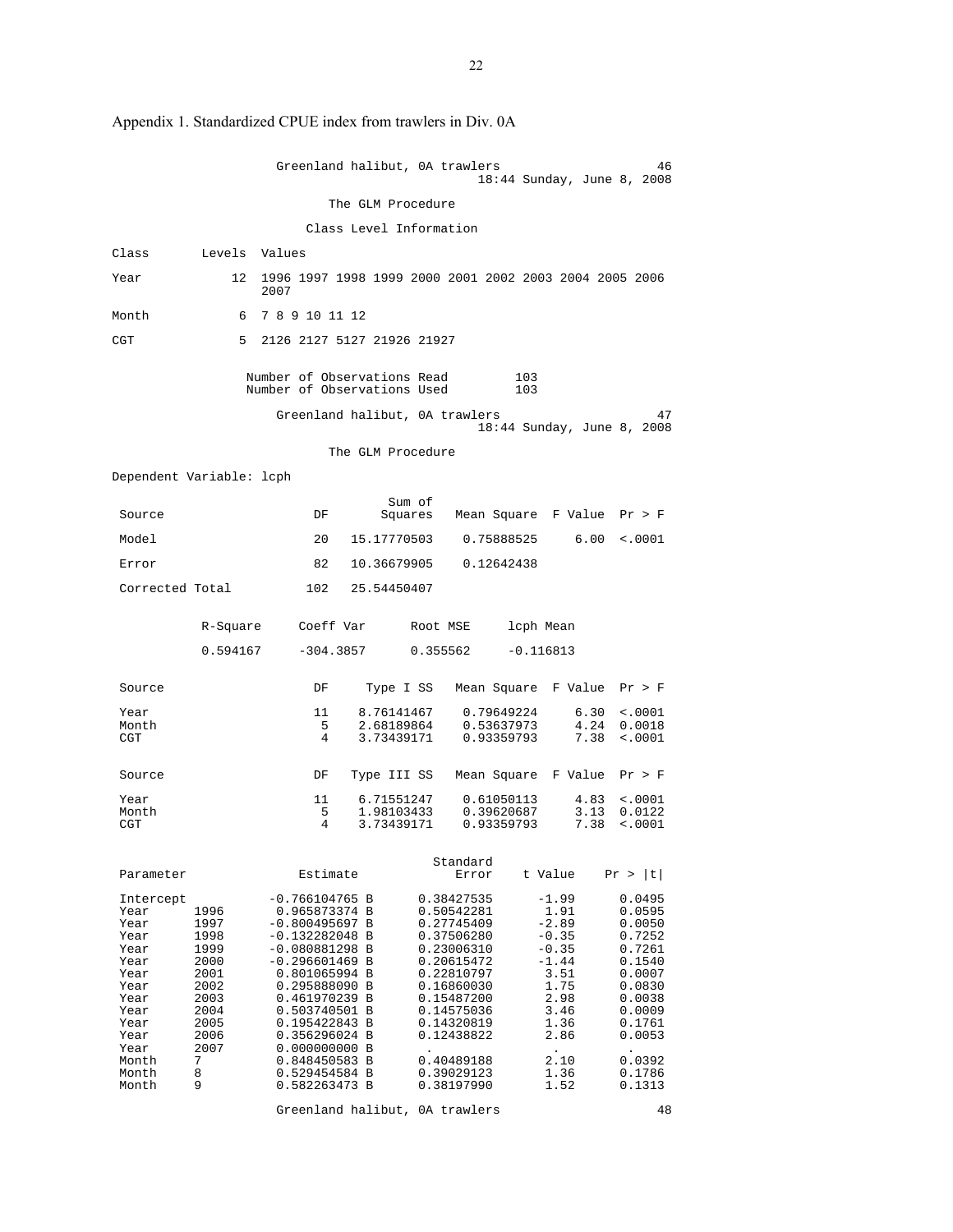#### The GLM Procedure

Dependent Variable: lcph

|           |       |                  | Standard   |         |         |
|-----------|-------|------------------|------------|---------|---------|
| Parameter |       | Estimate         | Error      | t Value | t<br>Pr |
| Month     | 10    | 0.687771989 B    | 0.37760920 | 1.82    | 0.0722  |
| Mont.h    | 11    | 0.373701796 B    | 0.37954406 | 0.98    | 0.3277  |
| Mont.h    | 12    | $0.000000000$ B  |            |         |         |
| CGT       | 2126  | $-0.393149542 B$ | 0.11944164 | $-3.29$ | 0.0015  |
| CGT       | 2127  | $-0.290012464$ B | 0.09351561 | $-3.10$ | 0.0026  |
| CGT       | 5127  | $-1.295966220 B$ | 0.42169978 | $-3.07$ | 0.0029  |
| CGT       | 21926 | 0.027285648 B    | 0.12846526 | 0.21    | 0.8323  |
| CGT       | 21927 | $0.000000000$ B  |            |         |         |

NOTE: The X'X matrix has been found to be singular, and a generalized inverse was used to solve the normal equations. Terms whose estimates are followed by the letter 'B' are not uniquely estimable.

Greenland halibut, 0A trawlers 49 18:44 Sunday, June 8, 2008

|             | Standard   |               |      |
|-------------|------------|---------------|------|
| t <br>Pr    | Error      | lcph LSMEAN   | Year |
| 0.4738      | 0.43498288 | 0.31300716    | 1996 |
| $\leq 0001$ | 0.27907512 | $-1.45336191$ | 1997 |
| 0.0430      | 0.38192137 | $-0.78514826$ | 1998 |
| 0.0032      | 0.24152015 | $-0.73374751$ | 1999 |
| $\leq 0001$ | 0.21866757 | $-0.94946768$ | 2000 |
| 0.4570      | 0.19832136 | 0.14819978    | 2001 |
| 0.0546      | 0.18303604 | $-0.35697812$ | 2002 |
| 0.2426      | 0.16218076 | $-0.19089597$ | 2003 |
| 0.2531      | 0.12957518 | $-0.14912571$ | 2004 |
| 0.0020      | 0.14338487 | $-0.45744337$ | 2005 |
| 0.0264      | 0.13113045 | $-0.29657019$ | 2006 |
| < .0001     | 0.14553124 | $-0.65286621$ | 2007 |
|             |            |               |      |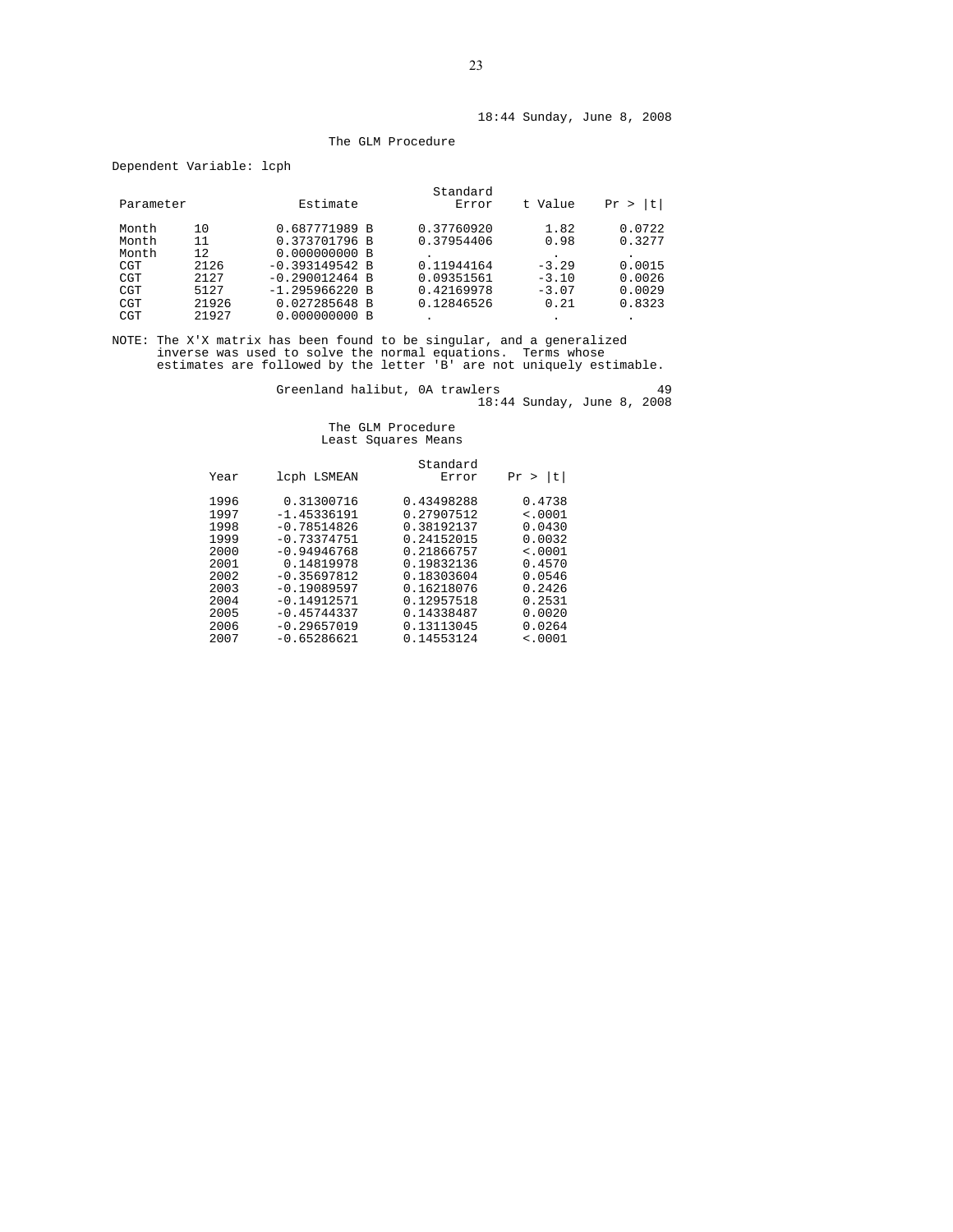|                                                                                                           |                                                                                                                              | Greenland halibut, OB trawlers                                                                                                                                                                                                                                                                                |                                          |                                                                                                                                                                                                                                            |                                        | 18:44 Sunday, June 8, 2008                                                                                                                             | 34                                                                                                                                                                     |
|-----------------------------------------------------------------------------------------------------------|------------------------------------------------------------------------------------------------------------------------------|---------------------------------------------------------------------------------------------------------------------------------------------------------------------------------------------------------------------------------------------------------------------------------------------------------------|------------------------------------------|--------------------------------------------------------------------------------------------------------------------------------------------------------------------------------------------------------------------------------------------|----------------------------------------|--------------------------------------------------------------------------------------------------------------------------------------------------------|------------------------------------------------------------------------------------------------------------------------------------------------------------------------|
|                                                                                                           |                                                                                                                              |                                                                                                                                                                                                                                                                                                               | The GLM Procedure                        |                                                                                                                                                                                                                                            |                                        |                                                                                                                                                        |                                                                                                                                                                        |
|                                                                                                           |                                                                                                                              |                                                                                                                                                                                                                                                                                                               |                                          | Class Level Information                                                                                                                                                                                                                    |                                        |                                                                                                                                                        |                                                                                                                                                                        |
| Class                                                                                                     | Levels Values                                                                                                                |                                                                                                                                                                                                                                                                                                               |                                          |                                                                                                                                                                                                                                            |                                        |                                                                                                                                                        |                                                                                                                                                                        |
| ΥR                                                                                                        | 18                                                                                                                           | 1990 1991 1992 1993 1994 1995 1996 1997 1998 1999 2000<br>2001 2002 2003 2004 2005 2006 2007                                                                                                                                                                                                                  |                                          |                                                                                                                                                                                                                                            |                                        |                                                                                                                                                        |                                                                                                                                                                        |
| md                                                                                                        | 10                                                                                                                           | 1 4 5 6 7 8 9 10 11 12                                                                                                                                                                                                                                                                                        |                                          |                                                                                                                                                                                                                                            |                                        |                                                                                                                                                        |                                                                                                                                                                        |
| CGT                                                                                                       | 11                                                                                                                           | 2126 2127 3125 5126 5127 14124 15126 15127 20126 20127<br>31927                                                                                                                                                                                                                                               |                                          |                                                                                                                                                                                                                                            |                                        |                                                                                                                                                        |                                                                                                                                                                        |
|                                                                                                           |                                                                                                                              | Number of Observations Read<br>Number of Observations Used                                                                                                                                                                                                                                                    |                                          |                                                                                                                                                                                                                                            | 455<br>455                             |                                                                                                                                                        |                                                                                                                                                                        |
|                                                                                                           |                                                                                                                              | Greenland halibut, OB trawlers                                                                                                                                                                                                                                                                                |                                          |                                                                                                                                                                                                                                            |                                        | 18:44 Sunday, June 8, 2008                                                                                                                             | 35                                                                                                                                                                     |
|                                                                                                           |                                                                                                                              |                                                                                                                                                                                                                                                                                                               | The GLM Procedure                        |                                                                                                                                                                                                                                            |                                        |                                                                                                                                                        |                                                                                                                                                                        |
|                                                                                                           | Dependent Variable: lcph                                                                                                     |                                                                                                                                                                                                                                                                                                               |                                          |                                                                                                                                                                                                                                            |                                        |                                                                                                                                                        |                                                                                                                                                                        |
| Source                                                                                                    |                                                                                                                              | DF                                                                                                                                                                                                                                                                                                            | Sum of<br>Squares                        |                                                                                                                                                                                                                                            |                                        | Mean Square F Value Pr > F                                                                                                                             |                                                                                                                                                                        |
| Model                                                                                                     |                                                                                                                              | 36                                                                                                                                                                                                                                                                                                            | 102.4181458                              |                                                                                                                                                                                                                                            | 2.8449485                              | 52.99                                                                                                                                                  | $\sim 0001$                                                                                                                                                            |
| Error                                                                                                     |                                                                                                                              | 418                                                                                                                                                                                                                                                                                                           | 22.4424210                               |                                                                                                                                                                                                                                            | 0.0536900                              |                                                                                                                                                        |                                                                                                                                                                        |
| Corrected Total                                                                                           |                                                                                                                              | 454                                                                                                                                                                                                                                                                                                           | 124.8605667                              |                                                                                                                                                                                                                                            |                                        |                                                                                                                                                        |                                                                                                                                                                        |
|                                                                                                           | R-Square                                                                                                                     | Coeff Var                                                                                                                                                                                                                                                                                                     |                                          | Root MSE                                                                                                                                                                                                                                   | lcph Mean                              |                                                                                                                                                        |                                                                                                                                                                        |
|                                                                                                           | 0.820260                                                                                                                     | -31.97944                                                                                                                                                                                                                                                                                                     |                                          | 0.231711                                                                                                                                                                                                                                   | $-0.724562$                            |                                                                                                                                                        |                                                                                                                                                                        |
| Source                                                                                                    |                                                                                                                              | DF                                                                                                                                                                                                                                                                                                            |                                          | Type I SS Mean Square F Value                                                                                                                                                                                                              |                                        |                                                                                                                                                        | Pr > F                                                                                                                                                                 |
| YR<br>md<br>CGT                                                                                           |                                                                                                                              | 17<br>9<br>10                                                                                                                                                                                                                                                                                                 | 55.39946844<br>6.74096955<br>40.27770777 |                                                                                                                                                                                                                                            | 3.25879226<br>0.74899662<br>4.02777078 | 60.70<br>13.95<br>75.02                                                                                                                                | $\frac{1}{2}$ .0001<br>< .0001<br>< .0001                                                                                                                              |
| Source                                                                                                    |                                                                                                                              | DF                                                                                                                                                                                                                                                                                                            | Type III SS                              |                                                                                                                                                                                                                                            |                                        | Mean Square  F Value                                                                                                                                   | Pr > F                                                                                                                                                                 |
| ΥR<br>md<br>CGT                                                                                           |                                                                                                                              | 17<br>9<br>10                                                                                                                                                                                                                                                                                                 | 3.05619419<br>5.59622400<br>40.27770777  |                                                                                                                                                                                                                                            | 0.17977613<br>0.62180267<br>4.02777078 | 3.35<br>11.58                                                                                                                                          | $\sim 0001$<br>< .0001<br>$75.02 \div 0001$                                                                                                                            |
| Parameter                                                                                                 |                                                                                                                              | Estimate                                                                                                                                                                                                                                                                                                      |                                          | Standard<br>Error                                                                                                                                                                                                                          |                                        | t Value                                                                                                                                                | Pr >  t                                                                                                                                                                |
| Intercept<br>ΥR<br>ΥR<br>ΥR<br>ΥR<br>ΥR<br>ΥR<br>ΥR<br>ΥR<br>ΥR<br>ΥR<br>ΥR<br>ΥR<br>ΥR<br>ΥR<br>ΥR<br>ΥR | 1990<br>1991<br>1992<br>1993<br>1994<br>1995<br>1996<br>1997<br>1998<br>1999<br>2000<br>2001<br>2002<br>2003<br>2004<br>2005 | 0.214370264 B<br>0.053340705 B<br>0.063865827 B<br>0.213397619 B<br>0.088623038 B<br>0.079826908 B<br>0.207058204 B<br>0.123836689 B<br>0.075287029 B<br>0.073087551 B<br>-0.016035048 B<br>$-0.041284348$ B<br>$-0.089433292 B$<br>$-0.361516996$ B<br>$-0.214520888$ B<br>$-0.194514819$ B<br>0.088138932 B |                                          | 0.11283561<br>0.10009574<br>0.10121000<br>0.09775223<br>0.10075204<br>0.10482749<br>0.11788783<br>0.11075621<br>0.11149227<br>0.11624163<br>0.11328947<br>0.13193546<br>0.16091965<br>0.12530088<br>0.10453926<br>0.10527768<br>0.12302141 |                                        | 1.90<br>0.53<br>0.63<br>2.18<br>0.88<br>0.76<br>1.76<br>1.12<br>0.68<br>0.63<br>$-0.14$<br>$-0.31$<br>$-0.56$<br>$-2.89$<br>$-2.05$<br>$-1.85$<br>0.72 | 0.0581<br>0.5944<br>0.5284<br>0.0296<br>0.3796<br>0.4468<br>0.0798<br>0.2642<br>0.4999<br>0.5299<br>0.8875<br>0.7545<br>0.5787<br>0.0041<br>0.0408<br>0.0654<br>0.4741 |

Appendix 2. Standardized CPUE index from trawlers in Div. 0B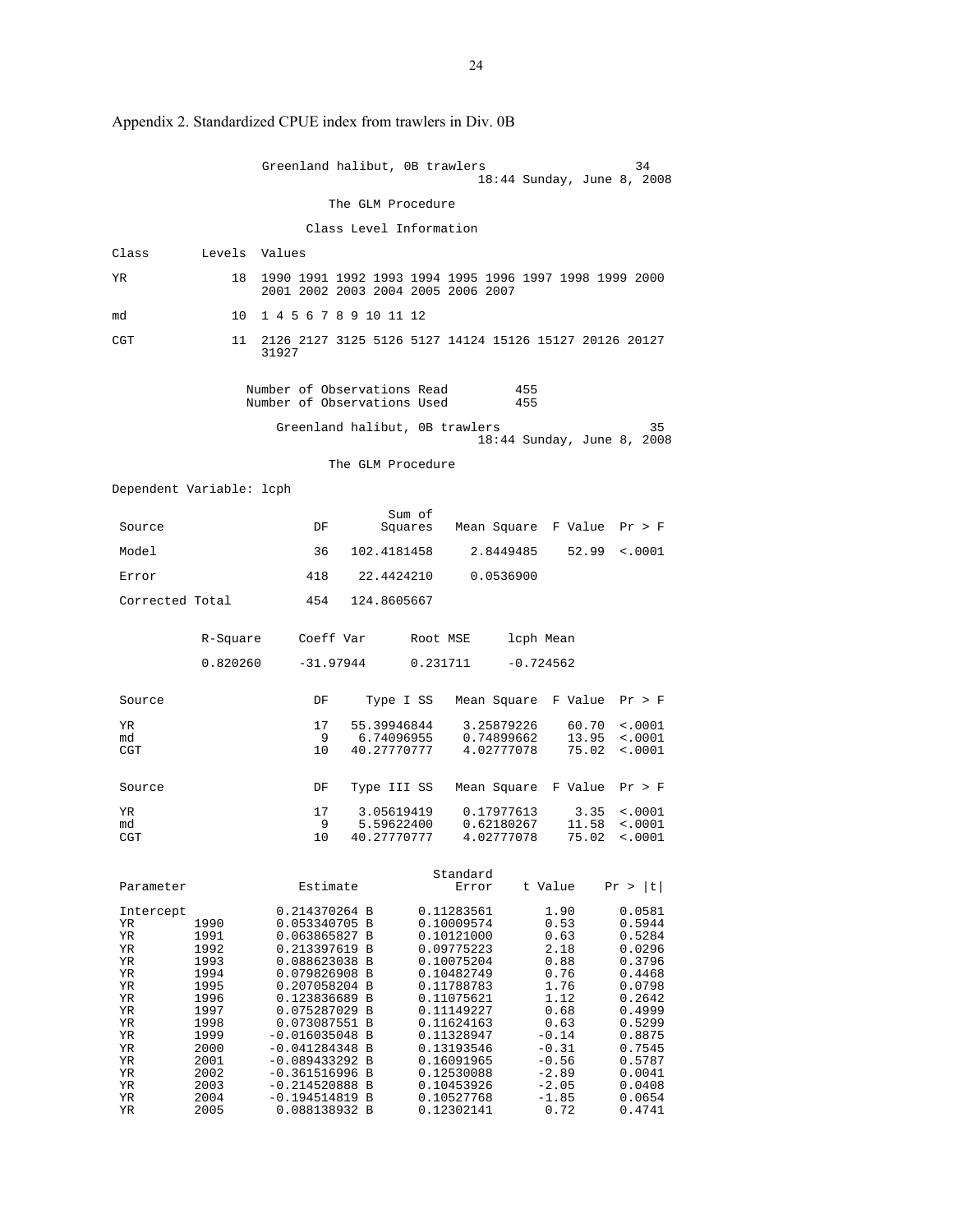| YR         | 2006  | 0.037262490 B              | 0.10861031 | 0.34     | 0.7317      |
|------------|-------|----------------------------|------------|----------|-------------|
| YR         | 2007  | 0.000000000<br>B           |            |          |             |
| md         | 1     | $-0.050188197 B$           | 0.11304776 | $-0.44$  | 0.6573      |
| md         | 4     | 0.095663901 B              | 0.09995532 | 0.96     | 0.3391      |
| md         | 5     | 0.300505895<br>B           | 0.07868752 | 3.82     | 0.0002      |
| md         | 6     | 0.062428217<br><b>B</b>    | 0.08077350 | 0.77     | 0.4400      |
| md         | 7     | $-0.300713098$<br><b>B</b> | 0.06058436 | $-4.96$  | < .0001     |
| md         | 8     | $-0.203915006$ B           | 0.05496375 | $-3.71$  | 0.0002      |
| md         | 9     | $-0.290816422 B$           | 0.05245200 | $-5.54$  | < .0001     |
| md         | 10    | -0.329152197 B             | 0.04966710 | $-6.63$  | $\leq 0001$ |
| md         | 11    | $-0.175389680$<br>B        | 0.05033380 | $-3.48$  | 0.0005      |
| md         | 12    | $0.000000000$ B            |            |          |             |
| <b>CGT</b> | 2126  | $-0.818523983$<br>B        | 0.11530403 | $-7.10$  | $\leq 0001$ |
| <b>CGT</b> | 2127  | $-0.382872959$<br>B        | 0.07575559 | $-5.05$  | < .0001     |
| <b>CGT</b> | 3125  | $-1.261391803 B$           | 0.11996784 | $-10.51$ | < .0001     |
| <b>CGT</b> | 5126  | $-0.547319780$<br><b>B</b> | 0.13120987 | $-4.17$  | < .0001     |
| <b>CGT</b> | 5127  | $-0.353060799$<br>B        | 0.09856942 | $-3.58$  | 0.0004      |
| <b>CGT</b> | 14124 | $-0.913003218$<br><b>B</b> | 0.10447445 | $-8.74$  | $\leq 0001$ |
| <b>CGT</b> | 15126 | $-0.143901439$<br>B        | 0.10547443 | $-1.36$  | 0.1732      |
| <b>CGT</b> | 15127 | $-0.173761167 B$           | 0.12004562 | $-1.45$  | 0.1485      |
| <b>CGT</b> | 20126 | $-1.227584519$<br><b>B</b> | 0.09590563 | $-12.80$ | < .0001     |
| <b>CGT</b> | 20127 | $-1.243668107$<br><b>B</b> | 0.10169569 | $-12.23$ | $\leq 0001$ |
| CGT        | 31927 | 0.000000000<br>B           |            |          |             |

NOTE: The X'X matrix has been found to be singular, and a generalized inverse was used to solve the normal equations. Terms whose estimates are followed by the letter 'B' are not uniquely estimable.

Greenland halibut, 0B trawlers 37 18:44 Sunday, June 8, 2008

|      |               | Standard   |         |
|------|---------------|------------|---------|
| YR   | lcph LSMEAN   | Error      | Pr >  t |
| 1990 | $-0.46372740$ | 0.04730883 | < .0001 |
| 1991 | $-0.45320227$ | 0.04650554 | < .0001 |
| 1992 | $-0.30367048$ | 0.04167741 | < .0001 |
| 1993 | $-0.42844506$ | 0.04606437 | < .0001 |
| 1994 | $-0.43724119$ | 0.05295651 | < .0001 |
| 1995 | $-0.31000990$ | 0.07721997 | < .0001 |
| 1996 | $-0.39323141$ | 0.07313708 | < .0001 |
| 1997 | $-0.44178107$ | 0.07809881 | < .0001 |
| 1998 | $-0.44398055$ | 0.09049924 | < .0001 |
| 1999 | $-0.53310315$ | 0.08990613 | < .0001 |
| 2000 | $-0.55835245$ | 0.11371561 | < .0001 |
| 2001 | $-0.60650139$ | 0.14432519 | < .0001 |
| 2002 | $-0.87858510$ | 0.10339081 | < .0001 |
| 2003 | $-0.73158899$ | 0.07842170 | < .0001 |
| 2004 | $-0.71158292$ | 0.08034081 | < .0001 |
| 2005 | $-0.42892917$ | 0.09959101 | < .0001 |
| 2006 | $-0.47980561$ | 0.09313752 | < .0001 |
| 2007 | $-0.51706810$ | 0.08245350 | < .0001 |
|      |               |            |         |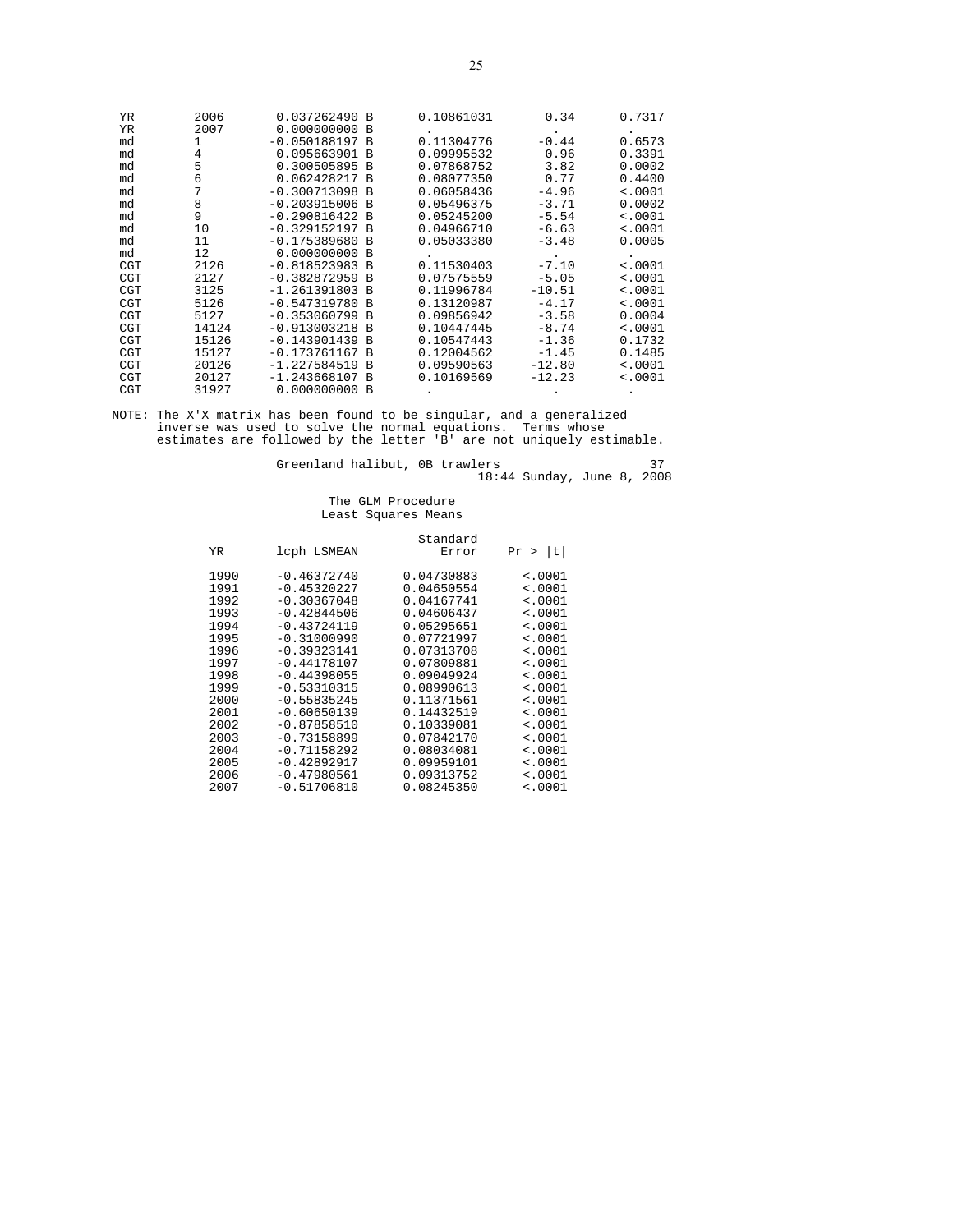|                          |               | Greenland halibut, 1CD trawlers                                                                        |                           |                          | 4172<br>09:25 Monday, June 2, 2008 |                    |                                  |
|--------------------------|---------------|--------------------------------------------------------------------------------------------------------|---------------------------|--------------------------|------------------------------------|--------------------|----------------------------------|
|                          |               |                                                                                                        | The GLM Procedure         |                          |                                    |                    |                                  |
|                          |               |                                                                                                        |                           | Class Level Information  |                                    |                    |                                  |
| Class                    | Levels Values |                                                                                                        |                           |                          |                                    |                    |                                  |
| YR.                      | 20            | 1988 1989 1990 1991 1992 1993 1994 1995 1996 1997 1998<br>1999 2000 2001 2002 2003 2004 2005 2006 2007 |                           |                          |                                    |                    |                                  |
| MD                       | 12            | 1 2 3 4 5 6 7 8 9 10 11 12                                                                             |                           |                          |                                    |                    |                                  |
| CGT                      | 9             | 2 3 4 5 6 7 8 9 10                                                                                     |                           |                          |                                    |                    |                                  |
|                          |               | Number of Observations Read<br>Number of Observations Used                                             |                           |                          | 227<br>227                         |                    |                                  |
|                          |               | Greenland halibut, 1CD trawlers                                                                        |                           |                          | 09:25 Monday, June 2, 2008         |                    | 4173                             |
|                          |               |                                                                                                        | The GLM Procedure         |                          |                                    |                    |                                  |
| Dependent Variable: lcph |               |                                                                                                        |                           |                          |                                    |                    |                                  |
|                          |               |                                                                                                        | Sum of                    |                          |                                    |                    |                                  |
| Source                   |               | DF                                                                                                     |                           |                          | Squares Mean Square F Value Pr > F |                    |                                  |
| Model                    |               | 38                                                                                                     | 28.16935209               |                          | 0.74129874                         | 9.10               | $\sim 0001$                      |
| Error                    |               | 188                                                                                                    | 15.31196277               |                          | 0.08144661                         |                    |                                  |
| Corrected Total          |               |                                                                                                        | 226 43.48131487           |                          |                                    |                    |                                  |
|                          | R-Square      | Coeff Var                                                                                              |                           | Root MSE                 | lcph Mean                          |                    |                                  |
|                          | 0.647850      |                                                                                                        |                           | $-50.18354$ 0.285389     | $-0.568689$                        |                    |                                  |
| Source                   |               | DF                                                                                                     | Type I SS                 |                          | Mean Square F Value Pr > F         |                    |                                  |
| YR.<br>MD                |               | 19<br>11                                                                                               | 11.97876572<br>8.71806530 |                          | 0.63046135<br>0.79255139           | 7.74<br>9.73       | $\sim 0001$<br>$\sim 0001$       |
| CGT                      |               | 8                                                                                                      | 7.47252107                |                          | 0.93406513                         | 11.47              | $\sim .0001$                     |
| Source                   |               | DF                                                                                                     | Type III SS               |                          | Mean Square F Value Pr > F         |                    |                                  |
| YR<br>MD                 |               | 19<br>11                                                                                               | 4.92166898<br>7.38456163  |                          | 0.25903521<br>0.67132378           | 3.18               | $\sim 0001$<br>$8.24 \div .0001$ |
| CGT                      |               | 8                                                                                                      | 7.47252107                |                          | 0.93406513                         |                    | $11.47$ <.0001                   |
| Parameter                |               | Estimate                                                                                               |                           | Standard<br>Error        | t Value                            |                    | Pr >  t                          |
| Intercept                |               | 0.275201223 B                                                                                          |                           | 0.09676788               |                                    | 2.84               | 0.0049                           |
| ΥR<br>YR                 | 1988<br>1989  | 0.267306796 B<br>0.315076594 B                                                                         |                           | 0.30179253<br>0.29343197 |                                    | 0.89<br>1.07       | 0.3769<br>0.2843                 |
| ΥR<br>YR                 | 1990<br>1991  | $-0.244785256$ B<br>$-0.103771996$ B                                                                   |                           | 0.33036006<br>0.29422494 |                                    | $-0.74$<br>$-0.35$ | 0.4596<br>0.7247                 |
| YR                       | 1992          | $-0.052082014$ B                                                                                       |                           | 0.25746264               |                                    | $-0.20$            | 0.8399                           |
| ΥR<br>YR                 | 1993<br>1994  | $-0.195105186$ B<br>$-0.235218357 B$                                                                   |                           | 0.31553090<br>0.30507972 |                                    | $-0.62$<br>$-0.77$ | 0.5371<br>0.4417                 |
| YR<br>ΥR                 | 1995<br>1996  | $-0.327856789$ B<br>$-0.548407772 B$                                                                   |                           | 0.24502543<br>0.11239998 |                                    | $-1.34$<br>$-4.88$ | 0.1825<br>$\sim 0001$            |
| YR                       | 1997          | $-0.532900077$ B                                                                                       |                           | 0.10658211               |                                    | $-5.00$            | $\sim 0001$                      |
| ΥR<br>ΥR                 | 1998<br>1999  | $-0.403171390 B$<br>$-0.496084057 B$                                                                   |                           | 0.10480431<br>0.18295231 |                                    | $-3.85$<br>$-2.71$ | 0.0002<br>0.0073                 |
| YR                       | 2000          | $-0.406209743 B$                                                                                       |                           | 0.09466680               |                                    | $-4.29$            | $\sim 0001$                      |
| ΥR<br>YR                 | 2001<br>2002  | $-0.319911756$ B<br>$-0.415988482 B$                                                                   |                           | 0.09612700<br>0.09725550 |                                    | $-3.33$<br>$-4.28$ | 0.0011<br>$\sim 0001$            |
|                          |               | Greenland halibut, 1CD trawlers                                                                        |                           |                          |                                    |                    | 4174                             |

Appendix 3. Standardized CPUE index for trawlers in Div.1CD.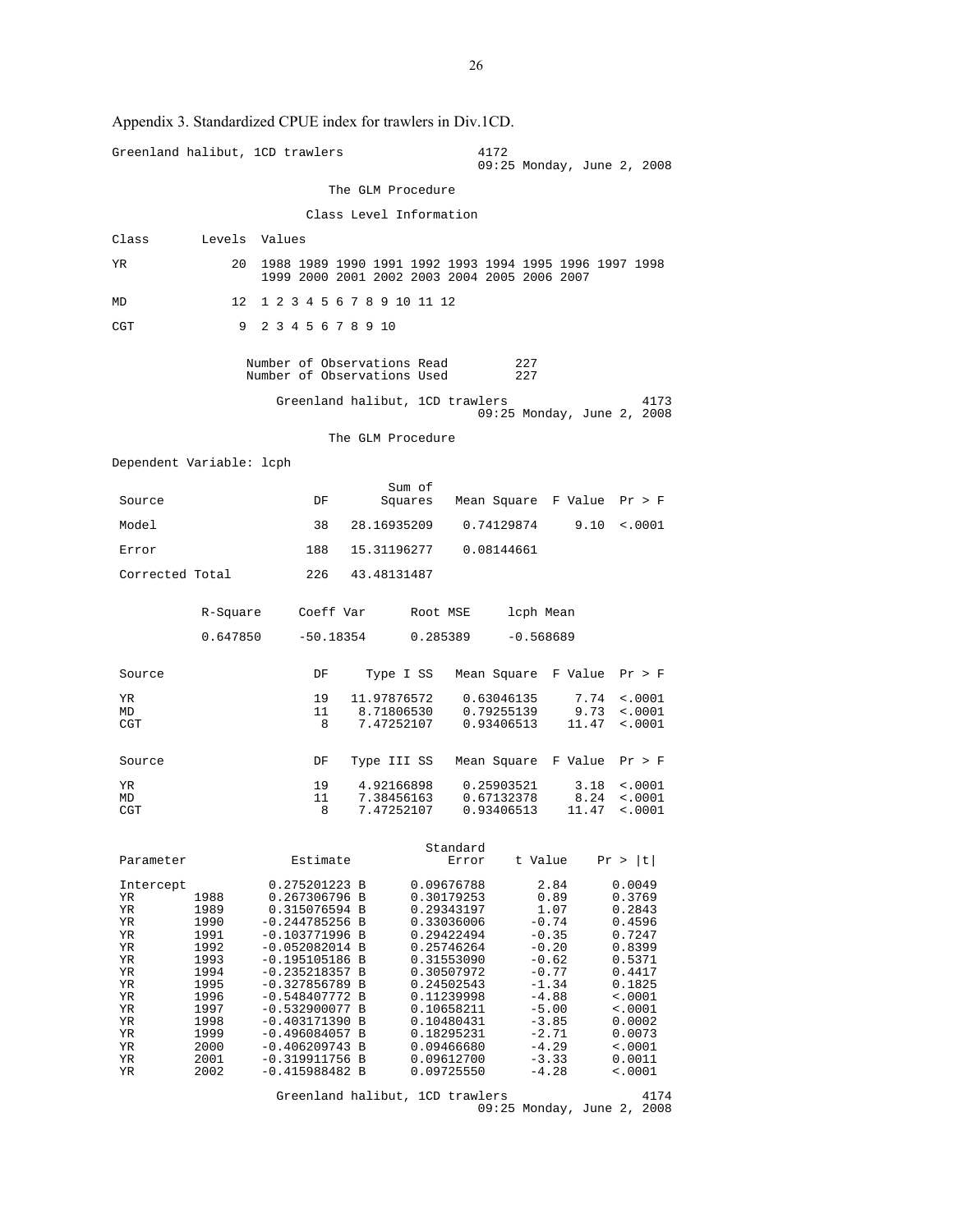#### The GLM Procedure

Dependent Variable: lcph

|            |      |                  |                | Standard   |         |            |
|------------|------|------------------|----------------|------------|---------|------------|
| Parameter  |      | Estimate         |                | Error      | t Value | t <br>Pr > |
|            |      |                  |                |            |         |            |
| YR         | 2003 | $-0.290632639 B$ |                | 0.09815063 | $-2.96$ | 0.0035     |
| YR         | 2004 | $-0.301689683 B$ |                | 0.09800776 | $-3.08$ | 0.0024     |
| ΥR         | 2005 | $-0.261549485$ B |                | 0.09162065 | $-2.85$ | 0.0048     |
| YR         | 2006 | $-0.133415729 B$ |                | 0.09294422 | $-1.44$ | 0.1528     |
| ΥR         | 2007 | $0.000000000$ B  |                |            |         |            |
| MD         | 1    | $-0.585502521 B$ |                | 0.18502096 | $-3.16$ | 0.0018     |
| MD         | 2    | $-1.176667843$ B |                | 0.20198406 | $-5.83$ | < .0001    |
| MD         | 3    | $-1.241467978 B$ |                | 0.30317038 | $-4.09$ | < .0001    |
| MD         | 4    | $-0.505068826 B$ |                | 0.32962881 | $-1.53$ | 0.1271     |
| MD         | 5    | $-0.471904338 B$ |                | 0.16886388 | $-2.79$ | 0.0057     |
| MD         | 6    | $-0.731805140 B$ |                | 0.13037828 | $-5.61$ | < .0001    |
| MD         | 7    | $-0.560872549 B$ |                | 0.10461571 | $-5.36$ | < .0001    |
| MD         | 8    | $-0.326488631 B$ |                | 0.09167579 | $-3.56$ | 0.0005     |
| MD         | 9    | $-0.128567065$ B |                | 0.08011061 | $-1.60$ | 0.1102     |
| MD         | 10   | $-0.158034309$ B |                | 0.07581668 | $-2.08$ | 0.0385     |
| MD         | 11   | $-0.150891312 B$ |                | 0.07621027 | $-1.98$ | 0.0492     |
| MD         | 12   | 0.000000000 B    |                |            |         |            |
| <b>CGT</b> | 2    | $-0.488408411 B$ |                | 0.07114287 | $-6.87$ | < .0001    |
| <b>CGT</b> | 3    | $-0.395384820 B$ |                | 0.28225502 | $-1.40$ | 0.1629     |
| <b>CGT</b> | 4    | $-0.527430515$   | $\overline{B}$ | 0.07603601 | $-6.94$ | < .0001    |
| <b>CGT</b> | 5    | $-0.644852249 B$ |                | 0.30697442 | $-2.10$ | 0.0370     |
| <b>CGT</b> | 6    | $-0.502966883 B$ |                | 0.10487166 | $-4.80$ | < .0001    |
| <b>CGT</b> | 7    | 0.006481380 B    |                | 0.26352778 | 0.02    | 0.9804     |
| <b>CGT</b> | 8    | $-0.547988670 B$ |                | 0.07178093 | $-7.63$ | < .0001    |
| <b>CGT</b> | 9    | $-0.280990089$ B |                | 0.07814406 | $-3.60$ | 0.0004     |
| <b>CGT</b> | 10   | 0.000000000      | $\overline{B}$ |            |         |            |

NOTE: The X'X matrix has been found to be singular, and a generalized inverse was used to solve the normal equations. Terms whose estimates are followed by the letter 'B' are not uniquely estimable.

Greenland halibut, 1CD trawlers 4175 09:25 Monday, June 2, 2008

|      |               | Standard   |                    |
|------|---------------|------------|--------------------|
| YR   | lcph LSMEAN   | Error      | t <br>Pr<br>$\geq$ |
| 1988 | $-0.33632455$ | 0.22698566 | 0.1401             |
| 1989 | $-0.28855475$ | 0.22458800 | 0.2004             |
| 1990 | $-0.84841660$ | 0.27428513 | 0.0023             |
| 1991 | $-0.70740334$ | 0.22672755 | 0.0021             |
| 1992 | $-0.65571336$ | 0.18228717 | 0.0004             |
| 1993 | $-0.79873653$ | 0.24342966 | 0.0012             |
| 1994 | $-0.83884970$ | 0.24078219 | 0.0006             |
| 1995 | $-0.93148814$ | 0.18778126 | < .0001            |
| 1996 | $-1.15203912$ | 0.13894695 | $\leq 0001$        |
| 1997 | $-1.13653143$ | 0.13234197 | $\leq 0001$        |
| 1998 | $-1.00680274$ | 0.13132353 | < .0001            |
| 1999 | $-1.09971541$ | 0.20037365 | < .0001            |
| 2000 | $-1.00984109$ | 0.12286158 | $\leq 0001$        |
| 2001 | $-0.92354310$ | 0.12466979 | < .0001            |
| 2002 | $-1.01961983$ | 0.12480687 | < .0001            |
| 2003 | $-0.89426399$ | 0.12564793 | < .0001            |
| 2004 | $-0.90532103$ | 0.12634714 | < .0001            |
| 2005 | $-0.86518083$ | 0.11613898 | < .0001            |
| 2006 | $-0.73704708$ | 0.12296876 | < .0001            |
| 2007 | $-0.60363135$ | 0.11361307 | < .0001            |
|      |               |            |                    |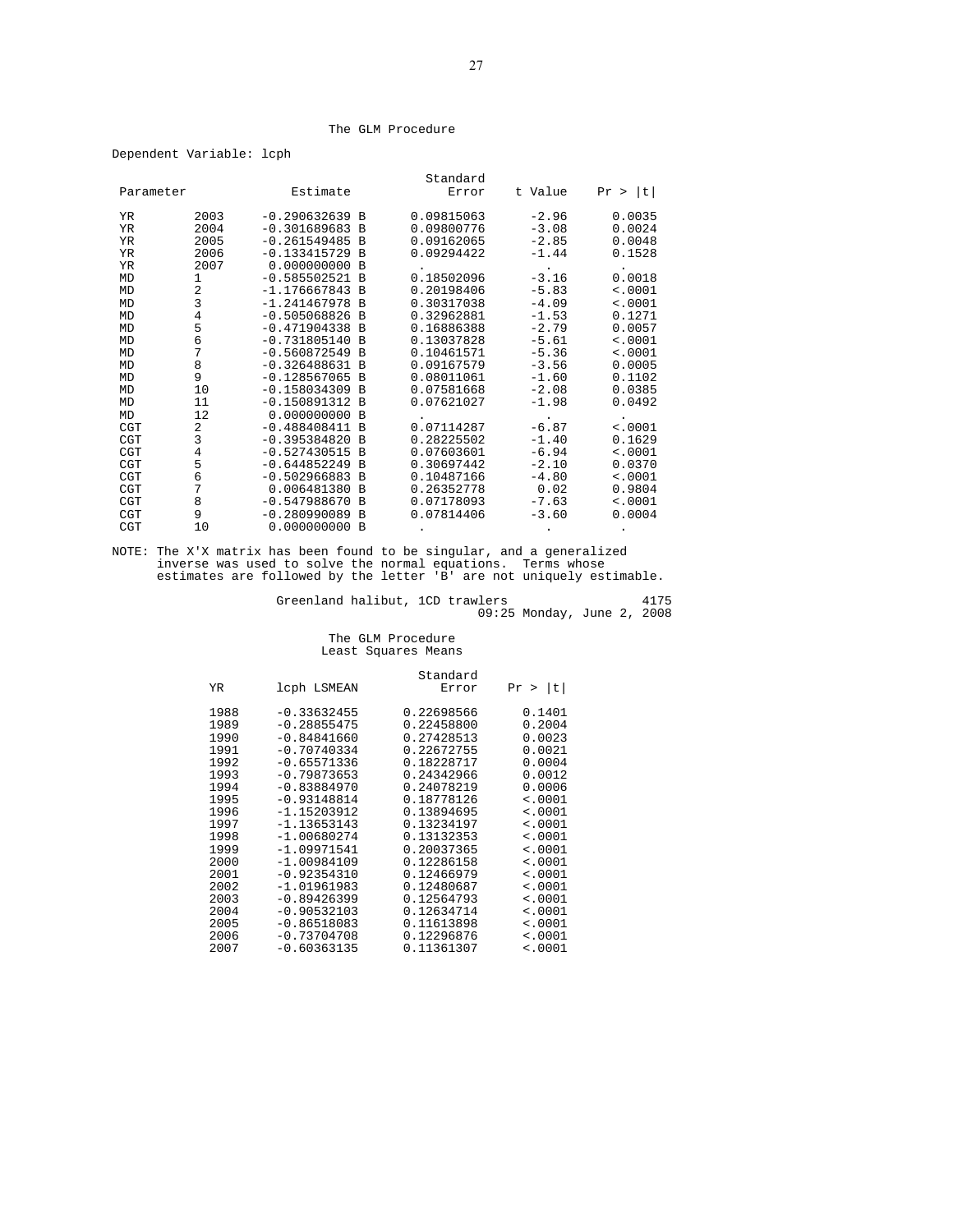|                                                                                                           |                                                                                                                              | Greenland halibut, 1CD+0B trawlers                                                                                                                                                                                                                                                                                                         |                                         |             |                                                                                                                                                                                                                                            |             |                                                                                                                                                                                   | 38<br>18:44 Sunday, June 8, 2008                                                                                                                                                 |
|-----------------------------------------------------------------------------------------------------------|------------------------------------------------------------------------------------------------------------------------------|--------------------------------------------------------------------------------------------------------------------------------------------------------------------------------------------------------------------------------------------------------------------------------------------------------------------------------------------|-----------------------------------------|-------------|--------------------------------------------------------------------------------------------------------------------------------------------------------------------------------------------------------------------------------------------|-------------|-----------------------------------------------------------------------------------------------------------------------------------------------------------------------------------|----------------------------------------------------------------------------------------------------------------------------------------------------------------------------------|
|                                                                                                           |                                                                                                                              |                                                                                                                                                                                                                                                                                                                                            | The GLM Procedure                       |             |                                                                                                                                                                                                                                            |             |                                                                                                                                                                                   |                                                                                                                                                                                  |
|                                                                                                           |                                                                                                                              |                                                                                                                                                                                                                                                                                                                                            | Class Level Information                 |             |                                                                                                                                                                                                                                            |             |                                                                                                                                                                                   |                                                                                                                                                                                  |
| Class                                                                                                     | Levels Values                                                                                                                |                                                                                                                                                                                                                                                                                                                                            |                                         |             |                                                                                                                                                                                                                                            |             |                                                                                                                                                                                   |                                                                                                                                                                                  |
| ΥR                                                                                                        | 20                                                                                                                           | 1988 1989 1990 1991 1992 1993 1994 1995 1996 1997 1998<br>1999 2000 2001 2002 2003 2004 2005 2006 2007                                                                                                                                                                                                                                     |                                         |             |                                                                                                                                                                                                                                            |             |                                                                                                                                                                                   |                                                                                                                                                                                  |
| MD                                                                                                        | 12                                                                                                                           | 1 2 3 4 5 6 7 8 9 10 11 12                                                                                                                                                                                                                                                                                                                 |                                         |             |                                                                                                                                                                                                                                            |             |                                                                                                                                                                                   |                                                                                                                                                                                  |
| CGT                                                                                                       | 20                                                                                                                           | 2 3 4 5 6 7 8 9 10 2126 2127 3125 5126 5127 14124 15126<br>15127 20126 20127 31927                                                                                                                                                                                                                                                         |                                         |             |                                                                                                                                                                                                                                            |             |                                                                                                                                                                                   |                                                                                                                                                                                  |
|                                                                                                           |                                                                                                                              | Number of Observations Read<br>Number of Observations Used                                                                                                                                                                                                                                                                                 |                                         |             |                                                                                                                                                                                                                                            | 682<br>682  |                                                                                                                                                                                   |                                                                                                                                                                                  |
|                                                                                                           |                                                                                                                              | Greenland halibut, 1CD+0B trawlers                                                                                                                                                                                                                                                                                                         |                                         |             |                                                                                                                                                                                                                                            |             |                                                                                                                                                                                   | 39<br>18:44 Sunday, June 8, 2008                                                                                                                                                 |
|                                                                                                           |                                                                                                                              |                                                                                                                                                                                                                                                                                                                                            | The GLM Procedure                       |             |                                                                                                                                                                                                                                            |             |                                                                                                                                                                                   |                                                                                                                                                                                  |
| Dependent Variable: lcph                                                                                  |                                                                                                                              |                                                                                                                                                                                                                                                                                                                                            |                                         |             |                                                                                                                                                                                                                                            |             |                                                                                                                                                                                   |                                                                                                                                                                                  |
| Source                                                                                                    |                                                                                                                              | DF                                                                                                                                                                                                                                                                                                                                         |                                         | Sum of      |                                                                                                                                                                                                                                            |             | Squares Mean Square F Value Pr > F                                                                                                                                                |                                                                                                                                                                                  |
| Model                                                                                                     |                                                                                                                              | 49                                                                                                                                                                                                                                                                                                                                         | 126.9914301                             |             |                                                                                                                                                                                                                                            | 2.5916618   | 36.37                                                                                                                                                                             | $\sim 0001$                                                                                                                                                                      |
| Error                                                                                                     |                                                                                                                              | 632                                                                                                                                                                                                                                                                                                                                        |                                         | 45.0299990  | 0.0712500                                                                                                                                                                                                                                  |             |                                                                                                                                                                                   |                                                                                                                                                                                  |
| Corrected Total                                                                                           |                                                                                                                              | 681                                                                                                                                                                                                                                                                                                                                        | 172.0214290                             |             |                                                                                                                                                                                                                                            |             |                                                                                                                                                                                   |                                                                                                                                                                                  |
|                                                                                                           | R-Square                                                                                                                     | Coeff Var                                                                                                                                                                                                                                                                                                                                  |                                         | Root MSE    |                                                                                                                                                                                                                                            | lcph Mean   |                                                                                                                                                                                   |                                                                                                                                                                                  |
|                                                                                                           | 0.738230                                                                                                                     | $-39.68106$                                                                                                                                                                                                                                                                                                                                |                                         | 0.266927    |                                                                                                                                                                                                                                            | $-0.672681$ |                                                                                                                                                                                   |                                                                                                                                                                                  |
| Source                                                                                                    |                                                                                                                              | DF                                                                                                                                                                                                                                                                                                                                         |                                         | Type I SS   |                                                                                                                                                                                                                                            |             | Mean Square F Value Pr > F                                                                                                                                                        |                                                                                                                                                                                  |
| ΥR<br>MD<br>CGT                                                                                           |                                                                                                                              | 19<br>11<br>19                                                                                                                                                                                                                                                                                                                             | 15.43774953<br>61.24715496              | 50.30652557 | 1.40343178<br>3.22353447                                                                                                                                                                                                                   | 2.64771187  | 37.16<br>19.70<br>45.24                                                                                                                                                           | $\sim 0001$<br>< .0001<br>< .0001                                                                                                                                                |
| Source                                                                                                    |                                                                                                                              | DF                                                                                                                                                                                                                                                                                                                                         | Type III SS                             |             |                                                                                                                                                                                                                                            |             | Mean Square F Value Pr > F                                                                                                                                                        |                                                                                                                                                                                  |
| ΥR<br>MD<br>CGT                                                                                           |                                                                                                                              | 19<br>11<br>19                                                                                                                                                                                                                                                                                                                             | 4.50347805<br>7.08627781<br>61.24715496 |             | 0.23702516<br>0.64420707<br>3.22353447                                                                                                                                                                                                     |             | 3.33<br>9.04<br>45.24                                                                                                                                                             | < .0001<br>$\sim 0001$<br>< .0001                                                                                                                                                |
| Parameter                                                                                                 |                                                                                                                              | Estimate                                                                                                                                                                                                                                                                                                                                   |                                         |             | Standard<br>Error                                                                                                                                                                                                                          | t Value     |                                                                                                                                                                                   | Pr >  t                                                                                                                                                                          |
| Intercept<br>ΥR<br>ΥR<br>ΥR<br>ΥR<br>ΥR<br>ΥR<br>ΥR<br>ΥR<br>ΥR<br>ΥR<br>ΥR<br>ΥR<br>ΥR<br>ΥR<br>ΥR<br>ΥR | 1988<br>1989<br>1990<br>1991<br>1992<br>1993<br>1994<br>1995<br>1996<br>1997<br>1998<br>1999<br>2000<br>2001<br>2002<br>2003 | 0.400822300 B<br>$-0.049233248$ B<br>0.043251901 B<br>$-0.236866046$ B<br>$-0.206117285$ B<br>$-0.040384333 B$<br>$-0.199453155 B$<br>$-0.187281397 B$<br>$-0.128945812 B$<br>$-0.239395982 B$<br>$-0.297989175 B$<br>$-0.200039162 B$<br>$-0.226734521$ B<br>$-0.188736856$ B<br>$-0.156583590 B$<br>$-0.310193527 B$<br>$-0.200219429 B$ |                                         |             | 0.09876124<br>0.16253332<br>0.16164649<br>0.08487835<br>0.08600684<br>0.08238919<br>0.08615390<br>0.09121787<br>0.09910673<br>0.07914745<br>0.07733587<br>0.07772399<br>0.09561891<br>0.07411446<br>0.07827733<br>0.07570438<br>0.07135977 |             | 4.06<br>$-0.30$<br>0.27<br>$-2.79$<br>$-2.40$<br>$-0.49$<br>$-2.32$<br>$-2.05$<br>$-1.30$<br>$-3.02$<br>$-3.85$<br>$-2.57$<br>$-2.37$<br>$-2.55$<br>$-2.00$<br>$-4.10$<br>$-2.81$ | $\sim 0001$<br>0.7621<br>0.7891<br>0.0054<br>0.0168<br>0.6242<br>0.0209<br>0.0405<br>0.1937<br>0.0026<br>0.0001<br>0.0103<br>0.0180<br>0.0111<br>0.0459<br>$\sim 0001$<br>0.0052 |

Appendix 4. Combined Standardized CPUE index for trawlers in Div. 1CD and Div. 0B.